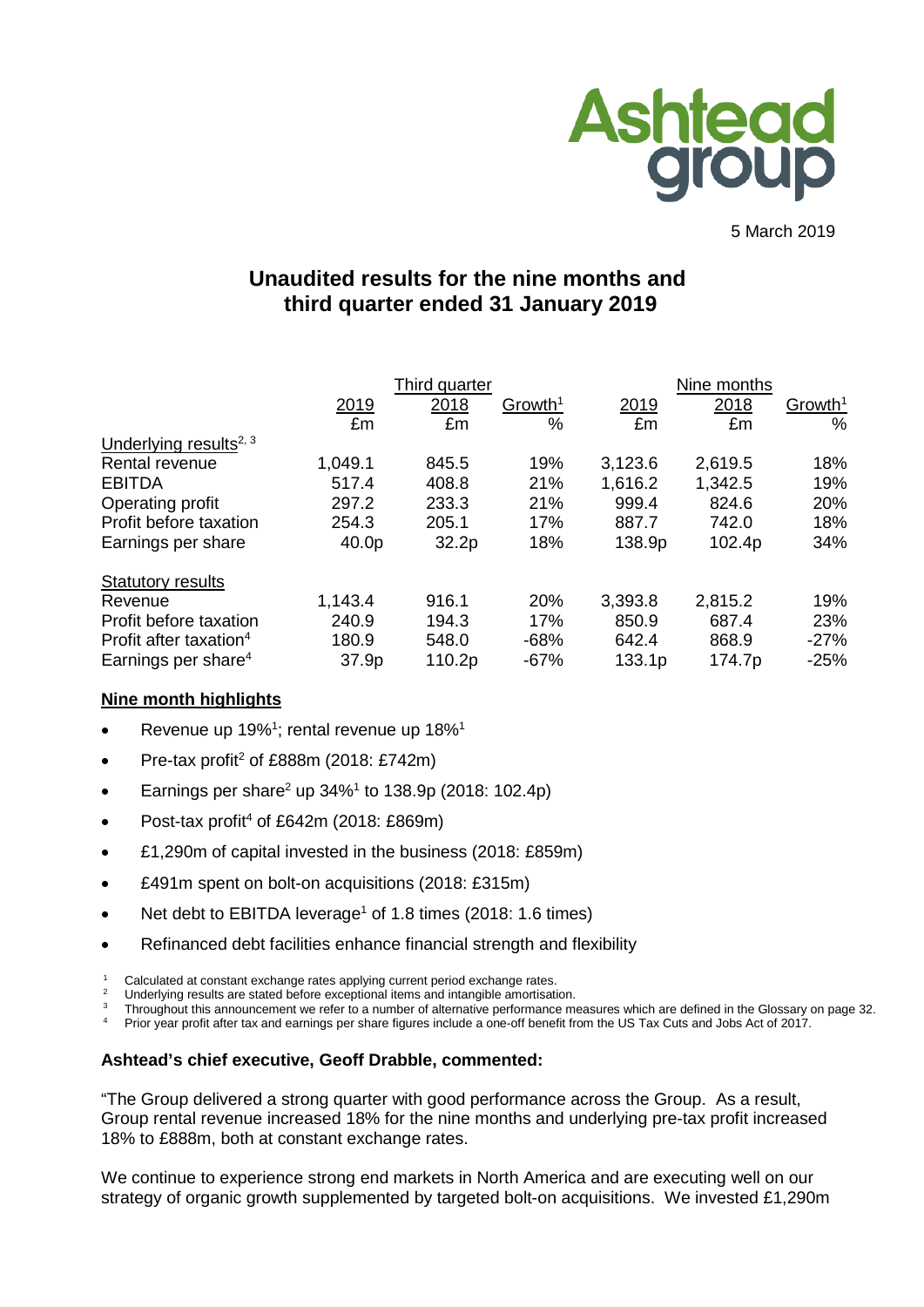in capital and a further £491m on bolt-on acquisitions in the period which has added 112 locations and resulted in rental fleet growth of 18%. This investment reflects the structural growth opportunity that we continue to see in the business as we broaden our product offering and geographic reach, and increase market share.

Reflecting this opportunity for profitable growth, we expect capital expenditure for the year to be towards the upper end of our previous guidance (c. £1.6bn). Looking forward to 2019/20, we anticipate a similar level of capital expenditure to this year as we execute on our strategic plan through to 2021.

Whilst these are significant investments we remain focused on responsible growth so, after spending £550m to date on our share buyback programme, we have maintained net debt to EBITDA leverage at 1.8 times. Therefore we remain well within our target range of 1.5 to 2.0 times reflecting the strength of our margins and free cash flow.

Our business continues to perform well in supportive end markets. Accordingly, we expect full year results to be in line with our expectations and the Board continues to look to the medium term with confidence."

#### Contacts:

| Will Shaw                       | Director of Investor Relations | +44 (0)20 7726 9700 |
|---------------------------------|--------------------------------|---------------------|
| Neil Bennett<br>James McFarlane | Maitland/AMO<br>Maitland/AMO   | +44 (0)20 7379 5151 |

Geoff Drabble, Brendan Horgan and Michael Pratt will hold a conference call for equity analysts to discuss the results and outlook at 8am on Tuesday, 5 March 2019. The call will be webcast live via the Company's website at [www.ashtead-group.com](http://www.ashtead-group.com/) and a replay will be available via the website shortly after the call concludes. A copy of this announcement and the slide presentation used for the call are available for download on the Company's website. The usual conference call for bondholders will begin at 3pm (10am EST).

Analysts and bondholders have already been invited to participate in the analyst meeting and conference call for bondholders but any eligible person not having received dial-in details should contact the Company's PR advisers, Maitland/AMO (Audrey Da Costa) at +44 (0)20 7379 5151.

#### *Forward looking statements*

*This announcement contains forward looking statements. These have been made by the directors in good faith using information available up to the date on which they approved this report. The directors can give no assurance that these expectations will prove to be correct. Due to the inherent uncertainties, including both business and economic risk factors underlying such forward looking statements, actual results may differ materially from those expressed or implied by these forward looking statements. Except as required by law or regulation, the directors undertake no obligation to update any forward looking statements whether as a result of new information, future events or otherwise.*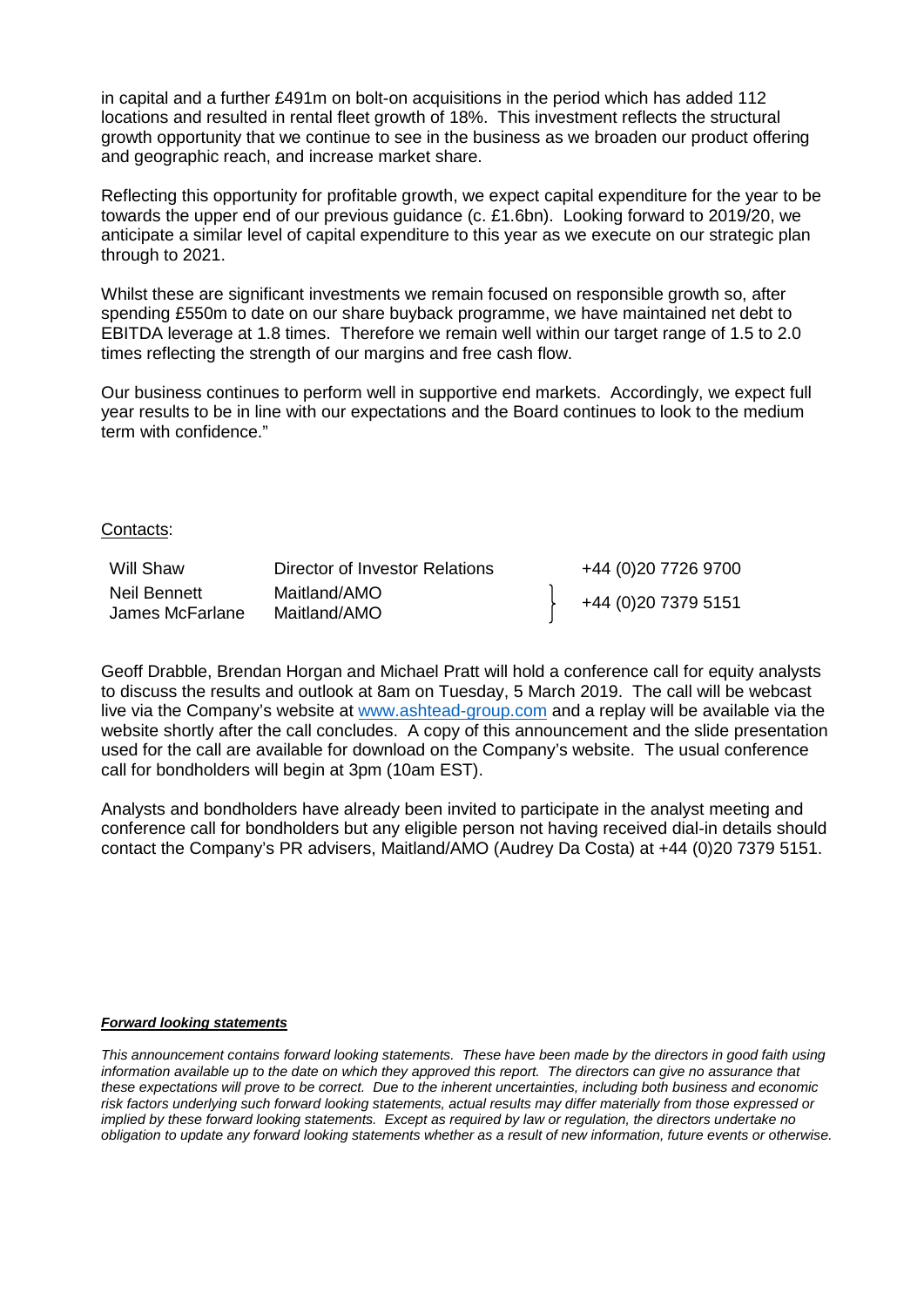### **Nine months' trading results**

|                                                      |              | Revenue       |             | <b>EBITDA</b> | <b>Operating profit</b> |              |  |
|------------------------------------------------------|--------------|---------------|-------------|---------------|-------------------------|--------------|--|
|                                                      | 2019         | 2018          | 2019        | 2018          | 2019                    | 2018         |  |
| Sunbelt US in \$m                                    | 3,759.1      | 3,118.8       | 1,876.5     | 1,568.4       | 1,210.1                 | 1,001.1      |  |
| Sunbelt Canada in C\$m                               | <u>256.6</u> | <u> 161.0</u> | <u>95.5</u> | <u>59.7</u>   | <u>47.4</u>             | 33.2         |  |
| Sunbelt US in £m                                     | 2,883.4      | 2,365.7       | 1,439.3     | 1,189.8       | 928.2                   | 759.4        |  |
| A-Plant                                              | 360.4        | 354.0         | 132.1       | 128.5         | 54.7                    | 56.8         |  |
| Sunbelt Canada in £m                                 | 150.0        | 95.5          | 55.8        | 35.4          | 27.7                    | 19.7         |  |
| Group central costs                                  |              |               | (11.0)      | (11.2)        | (11.2)                  | (11.3)       |  |
|                                                      | 3,393.8      | 2,815.2       | 1,616.2     | 1,342.5       | 999.4                   | 824.6        |  |
| Net financing costs                                  |              |               |             |               | <u>(111.7)</u>          | (82.6)       |  |
| Profit before amortisation,                          |              |               |             |               |                         |              |  |
| exceptional items and tax                            |              |               |             |               | 887.7                   | 742.0        |  |
| Amortisation                                         |              |               |             |               | (36.8)                  | (32.9)       |  |
| <b>Exceptional items</b>                             |              |               |             |               |                         | (21.7)       |  |
| Profit before taxation                               |              |               |             |               | 850.9                   | 687.4        |  |
| Taxation (charge)/credit                             |              |               |             |               | <u>(208.5)</u>          | <u>181.5</u> |  |
| Profit attributable to equity holders of the Company |              |               |             |               | 642.4                   | 868.9        |  |
| <u>Margins</u>                                       |              |               |             |               |                         |              |  |
| <b>Sunbelt US</b>                                    |              |               | 49.9%       | 50.3%         | 32.2%                   | 32.1%        |  |
| A-Plant                                              |              |               | 36.7%       | 36.3%         | 15.2%                   | 16.0%        |  |
| Sunbelt Canada                                       |              |               | 37.2%       | 37.1%         | 18.5%                   | 20.6%        |  |
| Group                                                |              |               | 47.6%       | 47.7%         | 29.4%                   | 29.3%        |  |

Group revenue increased 21% to £3,394m in the nine months (2018: £2,815m) with strong growth in the US and Canadian markets. This revenue growth, combined with our focus on dropthrough, generated underlying profit before tax of £888m (2018: £742m).

The Group's strategy remains unchanged with growth being driven by strong organic growth (same-store and greenfield) supplemented by bolt-on acquisitions. Sunbelt US, A-Plant and Sunbelt Canada delivered 19%, 5% and 72% rental only revenue growth respectively. The significant growth in Sunbelt Canada reflects the impact of acquisitions, most notably the acquisition of CRS in August 2017.

Sunbelt US's revenue growth continues to benefit from cyclical and structural trends and can be explained as follows:

| 2018 rental only revenue             |        | 2,349      |
|--------------------------------------|--------|------------|
| Organic (same-store and greenfields) | $+15%$ | 358        |
| Bolt-ons since 1 May 2017            | $+4%$  | 95         |
| 2019 rental only revenue             | $+19%$ | 2,802      |
| Ancillary revenue                    | $+16%$ | 691        |
| 2019 rental revenue                  | $+19%$ | 3,493      |
| Sales revenue                        | $+51%$ | 266        |
| 2019 total revenue                   | $+21%$ | <u>759</u> |

 $$m$$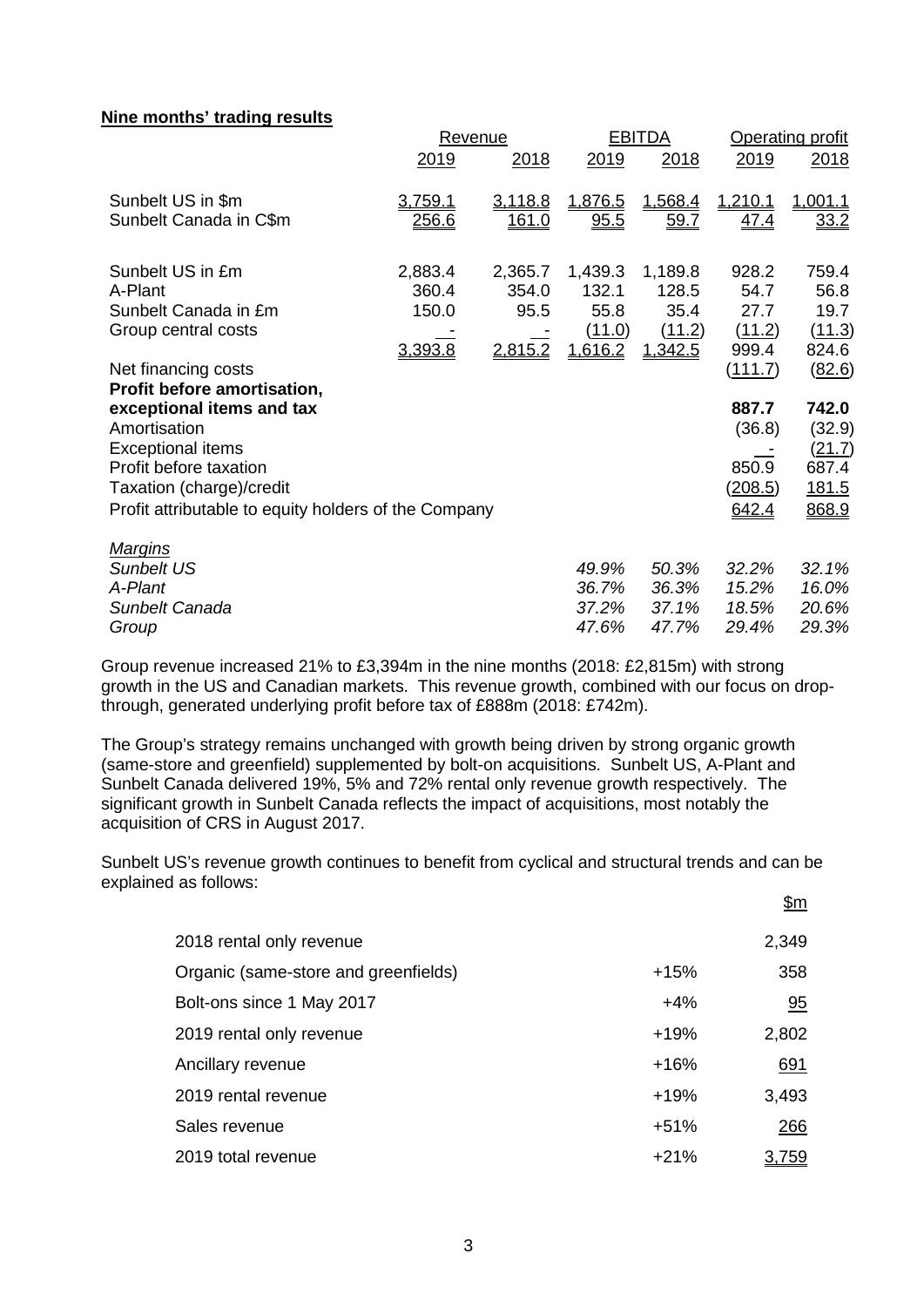Sunbelt US's revenue growth demonstrates the successful execution of our long-term structural growth strategy. We continue to capitalise on the opportunity presented by our markets through a combination of organic growth (same-store growth and greenfields) and bolt-ons as we expand our geographic footprint and our specialty businesses. We added 89 new stores in the US in the nine months, the majority of which were specialty locations.

Rental only revenue growth was 19% in strong end markets. This growth was driven by increased fleet on rent year-over-year with yield flat. While revenue was impacted by our involvement in the clean-up efforts following hurricanes Florence and Michael, it was much less than last year with estimated incremental rental revenue of \$30-35m (2018: \$75-85m). Average nine month physical utilisation was 73% (2018: 73%). Sunbelt US's total revenue, including new and used equipment, merchandise and consumable sales, increased 21% to \$3,759m (2018: \$3,119m).

A-Plant generated rental only revenue of £274m, up 5% on the prior year (2018: £262m). This was driven by increased fleet on rent, with yield broadly flat. The rate environment in the UK market remains competitive. A-Plant's total revenue increased 2% to £360m (2018: £354m).

In Canada, the acquisitions of CRS and Voisin's are distortive to year-over-year comparisons as they have tripled the size of the Sunbelt Canada business. Excluding acquisitions, rental only revenue increased 20% in western Canada, while in eastern Canada the CRS and Voisin's businesses grew 21%. For Sunbelt Canada overall, total revenue was C\$257m (2018: C\$161m) in the period.

We continue to focus on operational efficiency and improving margins. In Sunbelt US, 51% of revenue growth dropped through to EBITDA. The strength of our mature stores' incremental margin is reflected in the fact that this was achieved despite the drag effect of greenfield openings and acquisitions. This resulted in an EBITDA margin of 50% (2018: 50%) and contributed to a 21% increase in operating profit to \$1,210m (2018: \$1,001m) at a margin of 32% (2018: 32%).

While the UK market remains competitive, A-Plant's focus on driving improved performance within the existing business resulted in drop-through of 62%. This contributed to an EBITDA margin of 37% (2018: 36%) and an operating profit of £55m (2018: £57m) at a margin of 15% (2018: 16%).

Sunbelt Canada is in a growth phase as it invests to expand its network and develop the business. Significant growth has been achieved while delivering a 37% EBITDA margin and generating an operating profit of C\$47m (2018: C\$33m) at a margin of 18% (2018: 21%).

Reflecting the strong performance of the divisions, Group underlying operating profit increased 21% to £999m (2018: £825m). Net financing costs increased to £112m (2018: £83m) reflecting a higher average interest rate and higher average debt levels. As a result, Group profit before amortisation of intangibles, exceptional items and taxation was £888m (2018: £742m). After a tax charge of 24% (2018: 31%) of the underlying pre-tax profit, underlying earnings per share increased 36% to 138.9p (2018: 102.4p). The reduction in the Group's underlying tax charge from 31% to 24% reflects the reduction in the US federal rate of tax from 35% to 21% with effect from 1 January 2018, following the enactment of the Tax Cuts and Jobs Act of 2017. The underlying cash tax charge was 4% and is expected to be around 4% for the full year.

Statutory profit before tax was £851m (2018: £687m). This is after amortisation of £37m (2018: £33m) and, in the prior year, an exceptional charge of £22m. The exceptional tax credit of £9m (2018: £414m) relates to a £9m (2018: £10m) credit in relation to the amortisation of intangibles. In addition, the prior year includes a £7m tax credit in relation to exceptional net financing costs and a £397m credit as a result of the change in the US federal tax rate. As a result, basic earnings per share were 133.1p (2018: 174.7p).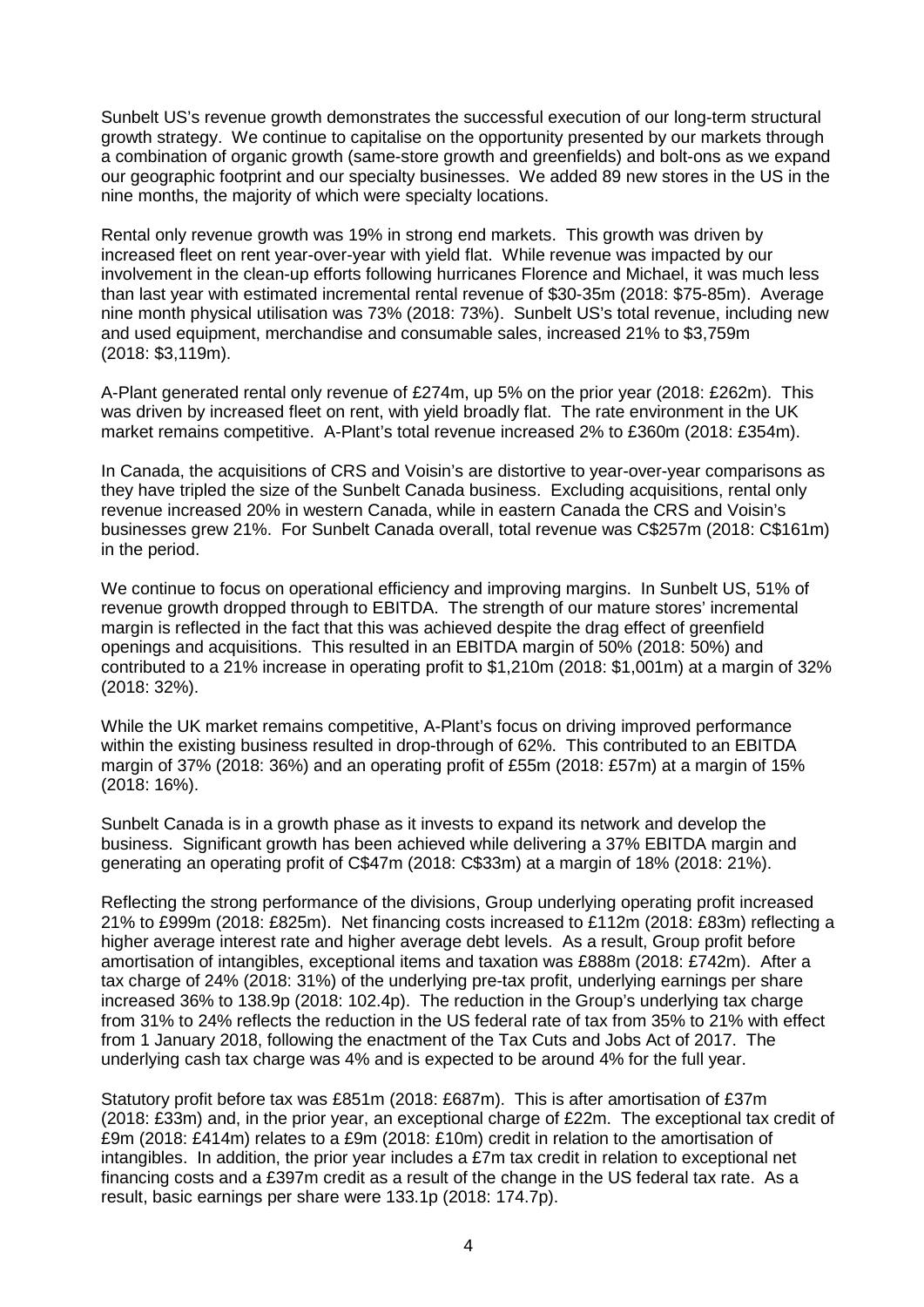### **Capital expenditure and acquisitions**

Capital expenditure for the nine months was £1,290m gross and £1,138m net of disposal proceeds (2018: £859m gross and £762m net). This level of capital expenditure reflects the strong market and our ability to take market share. Reflecting this investment, the Group's rental fleet at 31 January 2019 at cost was £8.0bn. Our average fleet age is now 32 months (2018: 32 months).

We invested £491m (2018: £315m), including acquired debt, in 19 bolt-on acquisitions during the period as we continue to both expand our footprint and diversify our specialty markets. Since the period end, we have invested a further £104m in three bolt-on acquisitions.

For the full year, we expect gross capital expenditure towards the upper end of our previous guidance at around £1.6bn at a \$1.30 sterling exchange rate. We expect a similar level of capital expenditure next year, consistent with our strategic plan. This should result in low teens growth in 2019/20.

### **Return on Investment**

Sunbelt US's pre-tax return on investment (excluding goodwill and intangible assets) in the 12 months to 31 January 2019 was 24% (2018: 23%). In the UK, return on investment (excluding goodwill and intangible assets) was 10% (2018: 12%). This decline reflects the competitive nature of the UK market and the rate environment. In Canada, return on investment (excluding goodwill and intangible assets) was 11% (2018: 16%). We have made a significant investment in Canada and, as we develop the potential of the market, we expect returns to increase. For the Group as a whole, return on investment (including goodwill and intangible assets) was 18% (2018: 18%).

### **Cash flow and net debt**

As expected, debt increased during the nine months as we continued to invest in the fleet and made a number of bolt-on acquisitions. In addition, weaker sterling increased reported debt by £106m. During the period, we spent £327m on share buybacks.

In July, the Group issued \$600m 5.25% senior secured notes maturing in August 2026. The proceeds of the issue were used to pay related fees and expenses and repay an element of the amount outstanding under the senior credit facility. In December, the Group also increased and extended its asset-based senior bank facility, with \$4.1bn committed until December 2023 at a lower cost. Other principal terms and conditions remain unchanged. This ensures our debt package remains well structured and flexible, enabling us to take advantage of prevailing end market conditions. The Group's debt facilities are now committed for an average of six years at a weighted average interest cost of less than 5%.

Net debt at 31 January 2019 was £3,725m (2018: £2,628m) while, reflecting our strong earnings growth, the ratio of net debt to EBITDA was 1.8 times (2018: 1.6 times) on a constant currency basis. The Group's target range for net debt to EBITDA is 1.5 to 2 times.

At 31 January 2019, availability under the senior secured debt facility was \$1,603m, with an additional \$2,359m of suppressed availability – substantially above the \$410m level at which the Group's entire debt package is covenant free.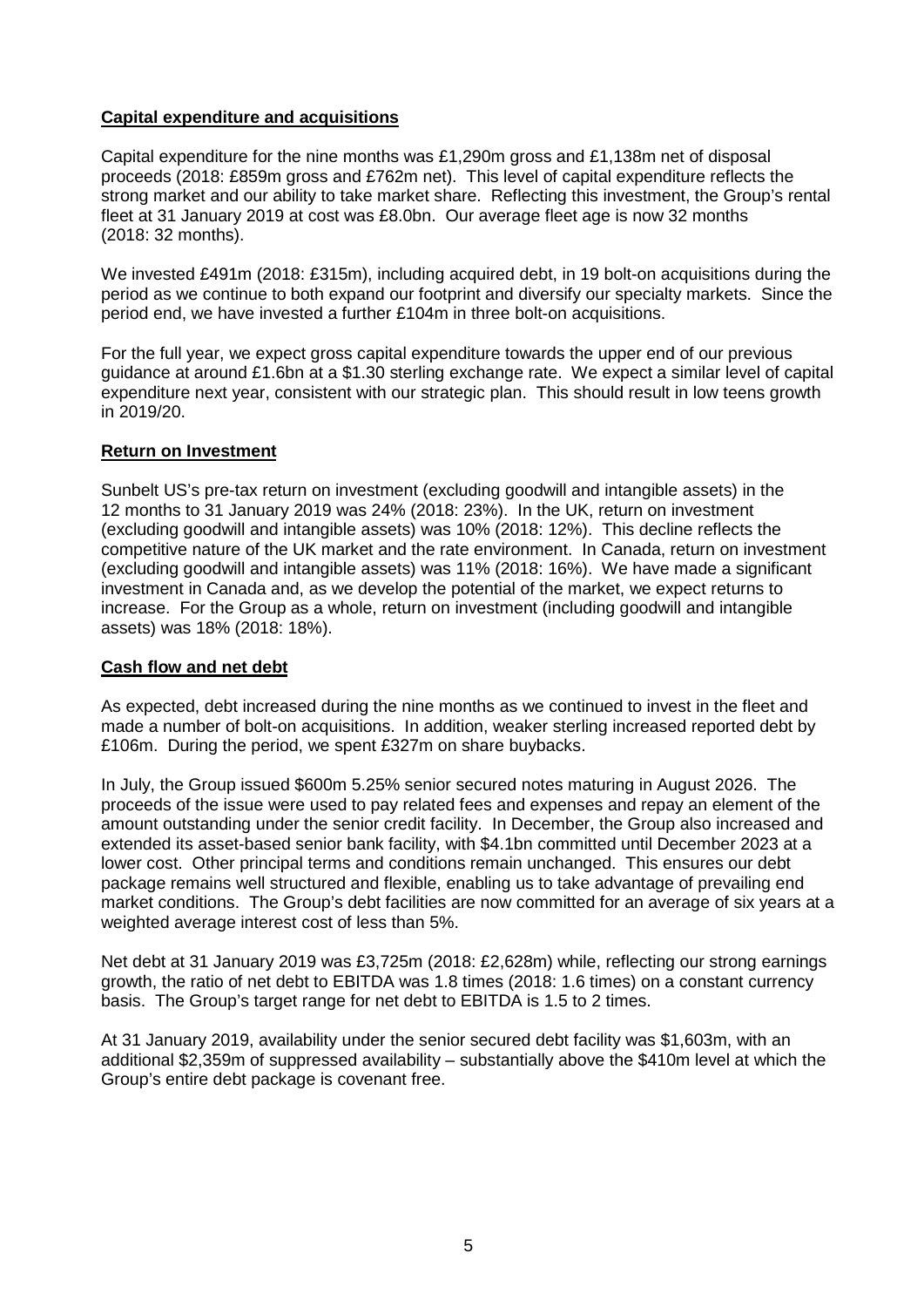# **Capital allocation**

The Group remains disciplined in its approach to allocation of capital with the overriding objective being to enhance shareholder value. Our capital allocation framework remains unchanged and prioritises:

- organic fleet growth;
	- same-stores:
	- greenfields;
- bolt-on acquisitions; and
- a progressive dividend with consideration to both profitability and cash generation that is sustainable through the cycle.

Additionally, we consider further returns to shareholders. In this regard, we assess continuously our medium term plans which take account of investment in the business, growth prospects, cash generation, net debt and leverage. Therefore the amount allocated to buybacks is simply driven by that which is available after organic growth, bolt-on M&A and dividends, whilst allowing us to operate within our 1.5 to 2.0 times target range for net debt to EBITDA.

In line with these priorities, we are spending currently  $£125m$  per quarter on share buybacks with the programme continuing through the 2019/20 financial year, with an anticipated spend in 2019/20 of at least £500m.

### **Current trading and outlook**

Our business continues to perform well in supportive end markets. Accordingly, we expect full year results to be in line with our expectations and the Board continues to look to the medium term with confidence.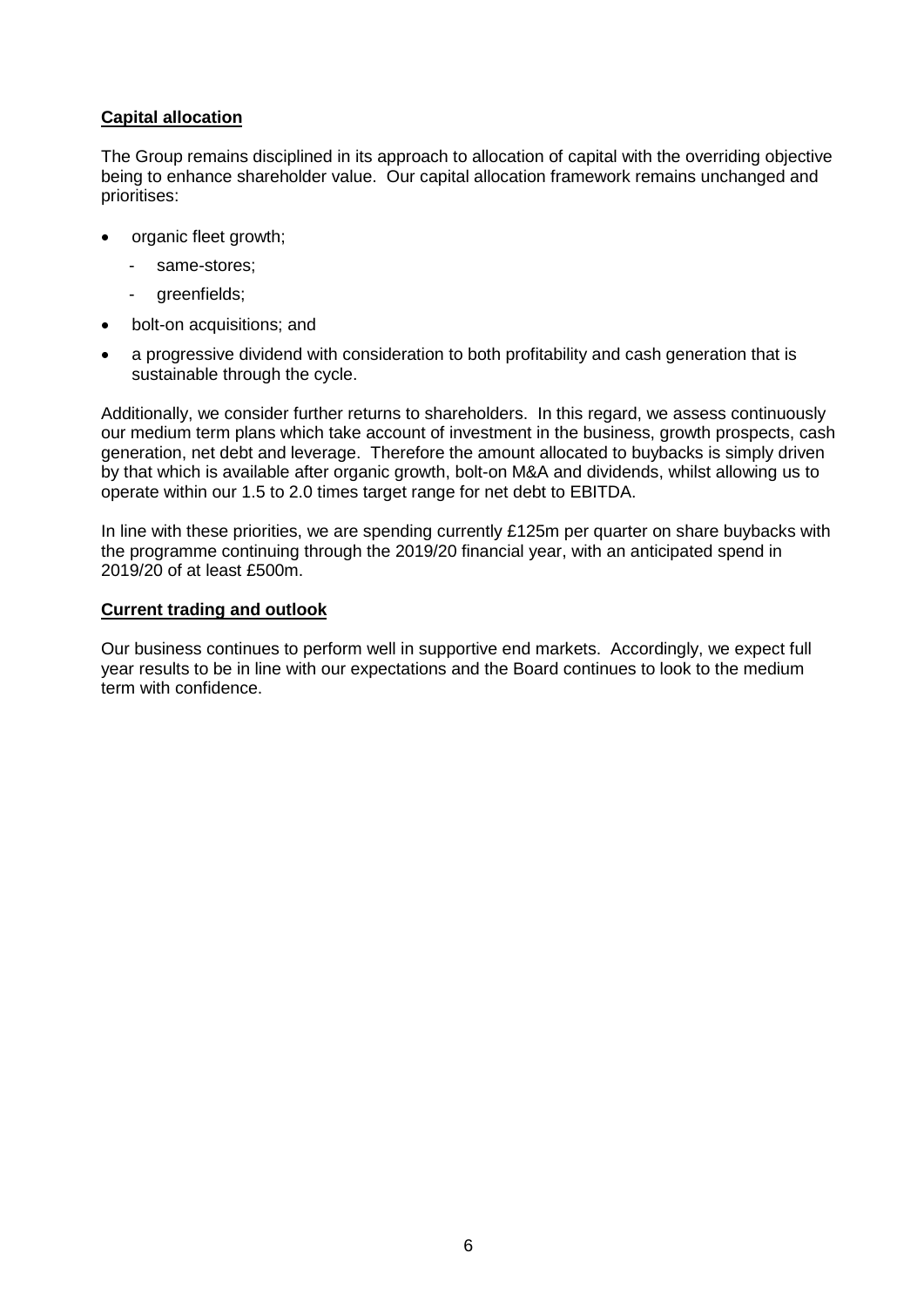# **CONSOLIDATED INCOME STATEMENT FOR THE THREE MONTHS ENDED 31 JANUARY 2019**

|                                                          |               | 2019          |         |               | 2018         |                |
|----------------------------------------------------------|---------------|---------------|---------|---------------|--------------|----------------|
|                                                          |               |               |         | <b>Before</b> |              |                |
|                                                          |               |               |         | exceptional   | Exceptional  |                |
|                                                          | <b>Before</b> |               |         | items and     | items and    |                |
|                                                          | amortisation  | Amortisation  | Total   | amortisation  | amortisation | Total          |
|                                                          | £m            | £m            | £m      | £m            | £m           | £m             |
|                                                          |               |               |         |               |              |                |
| Third quarter - unaudited                                |               |               |         |               |              |                |
| <b>Revenue</b>                                           |               |               |         |               |              |                |
| Rental revenue                                           | 1,049.1       |               | 1,049.1 | 845.5         |              | 845.5          |
| Sale of new equipment,                                   |               |               |         |               |              |                |
| merchandise and consumables                              | 46.9          |               | 46.9    | 34.3          |              | 34.3           |
| Sale of used rental equipment                            | 47.4          |               | 47.4    | 36.3          |              | 36.3           |
|                                                          | 1,143.4       | $\sim$        | 1,143.4 | 916.1         |              | 916.1          |
| <b>Operating costs</b>                                   |               |               |         |               |              |                |
| Staff costs                                              | (265.8)       |               | (265.8) | (220.1)       |              | (220.1)        |
| Used rental equipment sold                               | (42.2)        |               | (42.2)  | (32.9)        |              | (32.9)         |
| Other operating costs                                    | (318.0)       |               | (318.0) | (254.3)       |              | (254.3)        |
|                                                          | (626.0)       |               | (626.0) | (507.3)       |              | <u>(507.3)</u> |
|                                                          |               |               |         |               |              |                |
| <b>EBITDA*</b>                                           | 517.4         |               | 517.4   | 408.8         |              | 408.8          |
| Depreciation                                             | (220.2)       |               | (220.2) | (175.5)       |              | (175.5)        |
| Amortisation of intangibles                              |               | (13.4)        | (13.4)  |               | (10.8)       | (10.8)         |
| <b>Operating profit</b>                                  | 297.2         | (13.4)        | 283.8   | 233.3         | (10.8)       | 222.5          |
| Investment income                                        |               |               |         |               |              |                |
| Interest expense<br><b>Profit on ordinary activities</b> | (42.9)        |               | (42.9)  | (28.2)        |              | (28.2)         |
| before taxation                                          | 254.3         | (13.4)        | 240.9   | 205.1         | (10.8)       | 194.3          |
| <b>Taxation</b>                                          | (63.5)        | 3.5           | (60.0)  | (45.3)        | 399.0        | 353.7          |
| Profit attributable to equity                            |               |               |         |               |              |                |
| holders of the Company                                   | 190.8         | (9.9)         | 180.9   | 159.8         | 388.2        | 548.0          |
|                                                          |               |               |         |               |              |                |
| Basic earnings per share                                 | 40.0p         | (2.1p)        | 37.9p   | 32.2p         | 78.0p        | 110.2p         |
| Diluted earnings per share                               | 39.8p         | <u>(2.0p)</u> | 37.8p   | 32.0p         | 77.7p        | 109.7p         |

**\*** EBITDA is presented here as an alternative performance measure as it is commonly used by investors and lenders.

All revenue and profit is generated from continuing operations.

Details of principal risks and uncertainties are given in the Review of Third Quarter, Balance Sheet and Cash Flow accompanying these condensed consolidated interim financial statements.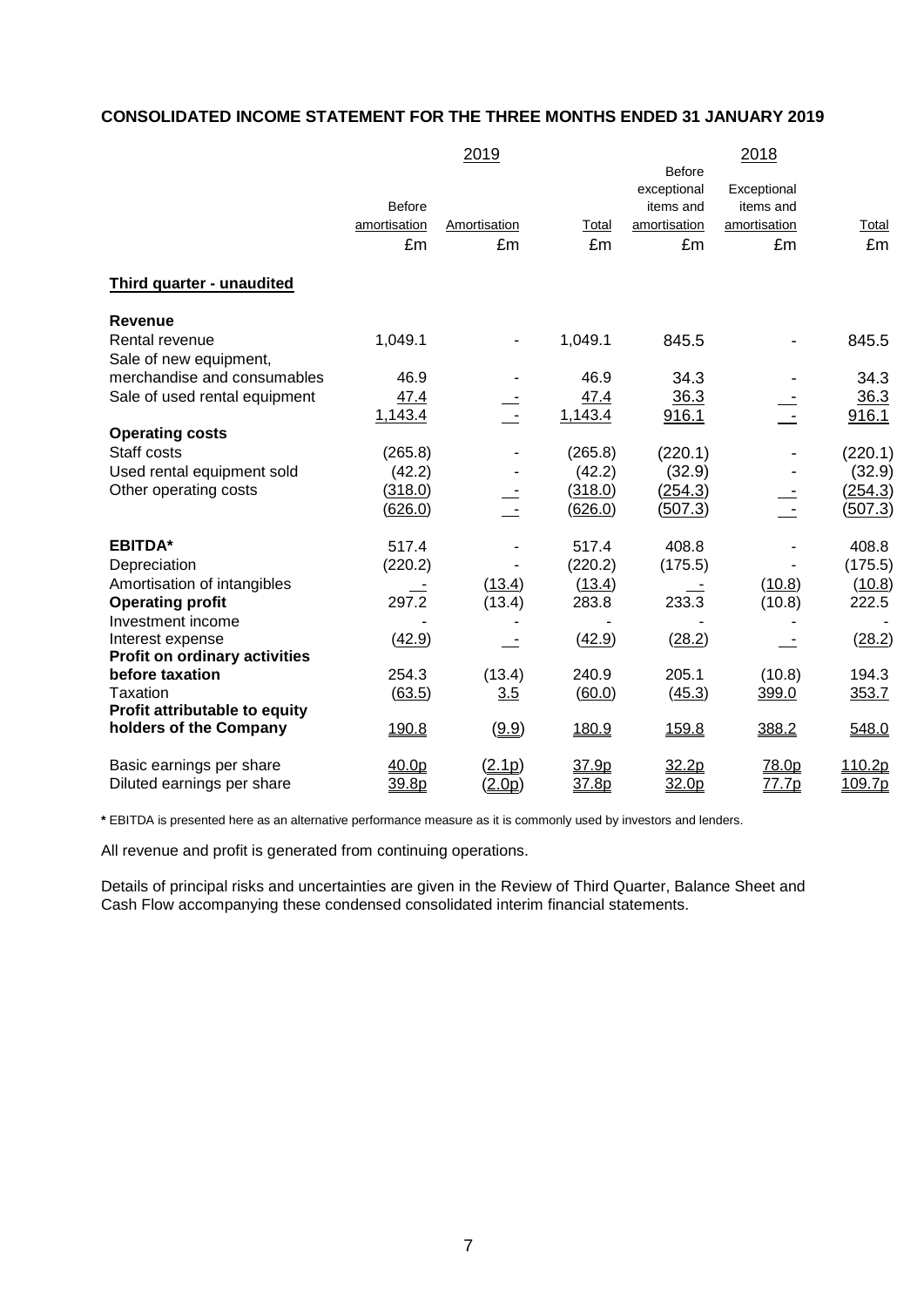### **CONSOLIDATED INCOME STATEMENT FOR THE NINE MONTHS ENDED 31 JANUARY 2019**

|                                      |                                     | 2019                      |                      |                                                          | 2018                                           |                       |
|--------------------------------------|-------------------------------------|---------------------------|----------------------|----------------------------------------------------------|------------------------------------------------|-----------------------|
|                                      | <b>Before</b><br>amortisation<br>£m | <b>Amortisation</b><br>£m | Total<br>£m          | Before<br>exceptional<br>items and<br>amortisation<br>£m | Exceptional<br>items and<br>amortisation<br>£m | <u>Total</u><br>£m    |
| Nine months - unaudited              |                                     |                           |                      |                                                          |                                                |                       |
| <b>Revenue</b>                       |                                     |                           |                      |                                                          |                                                |                       |
| Rental revenue                       | 3,123.6                             | $\blacksquare$            | 3,123.6              | 2,619.5                                                  | $\blacksquare$                                 | 2,619.5               |
| Sale of new equipment,               |                                     |                           |                      |                                                          |                                                |                       |
| merchandise and consumables          | 126.6                               |                           | 126.6                | 105.8                                                    |                                                | 105.8                 |
| Sale of used rental equipment        | 143.6                               |                           | 143.6                | 89.9                                                     |                                                | 89.9                  |
|                                      | 3,393.8                             | $\sim$ $-$                | 3,393.8              | 2,815.2                                                  | $\sim$                                         | 2,815.2               |
| <b>Operating costs</b>               |                                     |                           |                      |                                                          |                                                |                       |
| Staff costs                          | (754.6)                             |                           | (754.6)              | (649.4)                                                  |                                                | (649.4)               |
| Used rental equipment sold           | (121.8)                             |                           | (121.8)              | (81.6)                                                   |                                                | (81.6)                |
| Other operating costs                | (901.2)<br>(1,777.6)                |                           | (901.2)<br>(1,777.6) | (741.7)<br>(1, 472.7)                                    | $\sim$                                         | (741.7)<br>(1, 472.7) |
|                                      |                                     |                           |                      |                                                          |                                                |                       |
| <b>EBITDA*</b>                       | 1,616.2                             |                           | 1,616.2              | 1,342.5                                                  |                                                | 1,342.5               |
| Depreciation                         | (616.8)                             |                           | (616.8)              | (517.9)                                                  |                                                | (517.9)               |
| Amortisation of intangibles          |                                     | (36.8)                    | (36.8)               |                                                          | (32.9)                                         | (32.9)                |
| <b>Operating profit</b>              | 999.4                               | (36.8)                    | 962.6                | 824.6                                                    | (32.9)                                         | 791.7                 |
| Investment income                    | 0.1                                 |                           | 0.1                  |                                                          |                                                |                       |
| Interest expense                     | (111.8)                             |                           | (111.8)              | (82.6)                                                   | (21.7)                                         | (104.3)               |
| <b>Profit on ordinary activities</b> |                                     |                           |                      |                                                          |                                                |                       |
| before taxation                      | 887.7                               | (36.8)                    | 850.9                | 742.0                                                    | (54.6)                                         | 687.4                 |
| Taxation                             | (217.4)                             | 8.9                       | (208.5)              | (232.9)                                                  | 414.4                                          | 181.5                 |
| Profit attributable to equity        |                                     |                           |                      |                                                          |                                                |                       |
| holders of the Company               | 670.3                               | (27.9)                    | 642.4                | 509.1                                                    | 359.8                                          | 868.9                 |
| Basic earnings per share             | 138.9p                              | (5.8p)                    | 133.1p               | 102.4p                                                   | 72.3p                                          | 174.7p                |
| Diluted earnings per share           | 138.3p                              | (5.8p)                    | 132.5p               | 101.9p                                                   | 72.0p                                          | 173.9p                |

**\*** EBITDA is presented here as an alternative performance measure as it is commonly used by investors and lenders.

All revenue and profit is generated from continuing operations.

# **CONSOLIDATED STATEMENT OF COMPREHENSIVE INCOME**

|                                                                     | Unaudited       |         |              |                |
|---------------------------------------------------------------------|-----------------|---------|--------------|----------------|
|                                                                     | Three months to |         |              | Nine months to |
|                                                                     | 31 January      |         | 31 January   |                |
|                                                                     | 2019            | 2018    | 2019         | 2018           |
|                                                                     | £m              | £m      | £m           | £m             |
| Profit attributable to equity holders of the Company for the period | 180.9           | 548.0   | 642.4        | 868.9          |
| Items that may be reclassified subsequently to profit or loss:      |                 |         |              |                |
| Foreign currency translation differences                            | (71.8)          | (136.3) | 88.3         | (176.6)        |
| Total comprehensive income for the period                           | <u>109.1</u>    | 411.7   | <u>730.7</u> | 692.3          |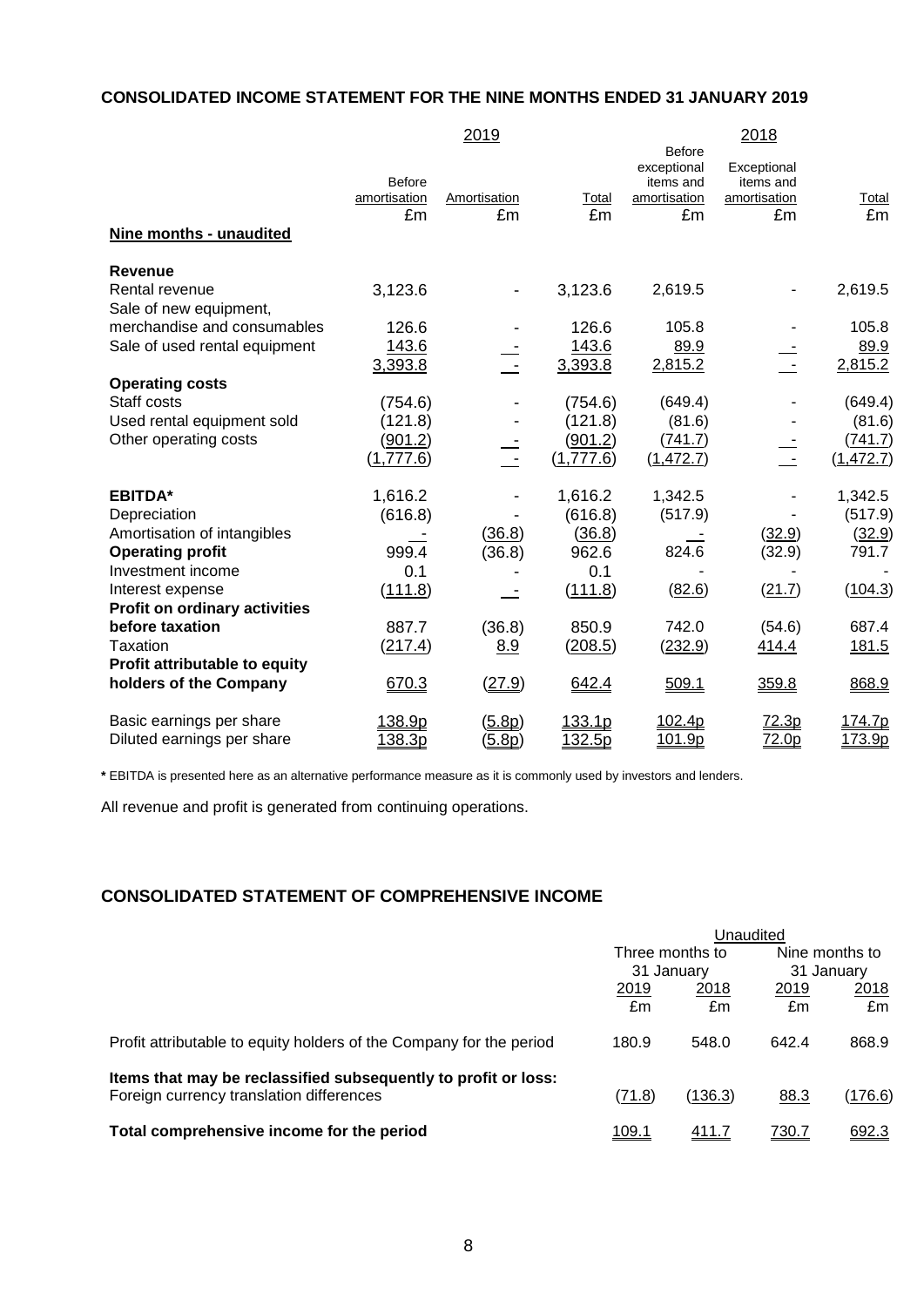# **CONSOLIDATED BALANCE SHEET AT 31 JANUARY 2019**

|                                                      | Unaudited        | <b>Audited</b><br>30 April  |                         |
|------------------------------------------------------|------------------|-----------------------------|-------------------------|
|                                                      | <u> 2019</u>     | 31 January<br>2018          | 2018                    |
|                                                      | £m               | £m                          | £m                      |
| <b>Current assets</b><br>Inventories                 | 68.9             | 49.5                        | 55.2                    |
| Trade and other receivables                          | 872.8            | 628.1                       | 669.4                   |
| Current tax asset                                    | 24.4             | 39.3                        | 23.9                    |
| Cash and cash equivalents                            | 16.7             | 8.7                         | <u>19.1</u>             |
|                                                      | 982.8            | <u>725.6</u>                | 767.6                   |
| <b>Non-current assets</b>                            |                  |                             |                         |
| Property, plant and equipment                        |                  |                             |                         |
| - rental equipment                                   | 5,316.2          | 4,170.5                     | 4,430.5                 |
| - other assets                                       | 543.9<br>5,860.1 | 418.8<br>4,589.3            | <u>451.5</u><br>4,882.0 |
| Goodwill                                             | 1,101.0          | 841.8                       | 882.6                   |
| Other intangible assets                              | 253.0            | 201.7                       | 206.3                   |
| Net defined benefit pension plan asset               | 4.3              |                             | <u>4.5</u>              |
|                                                      | 7,218.4          | 5,632.8                     | 5,975.4                 |
| <b>Total assets</b>                                  | 8,201.2          | 6,358.4                     | 6,743.0                 |
| <b>Current liabilities</b>                           |                  |                             |                         |
| Trade and other payables                             | 557.4            | 437.6                       | 617.5                   |
| Current tax liability                                | 14.4             | 9.2                         | 13.1                    |
| Short-term borrowings                                | 2.8              | 2.6                         | 2.7                     |
| Provisions                                           | 35.7<br>610.3    | <u>19.4</u><br><u>468.8</u> | 25.8<br>659.1           |
|                                                      |                  |                             |                         |
| <b>Non-current liabilities</b>                       |                  |                             |                         |
| Long-term borrowings<br>Provisions                   | 3,738.7          | 2,634.6<br>28.6             | 2,728.4                 |
| Deferred tax liabilities                             | 45.6<br>1,019.9  | 729.2                       | 34.6<br>794.0           |
| Net defined benefit pension plan liability           |                  | 4.1                         |                         |
|                                                      | 4,804.2          | 3,396.5                     | 3,557.0                 |
| <b>Total liabilities</b>                             | 5,414.5          | 3,865.3                     | 4,216.1                 |
| <b>Equity</b>                                        |                  |                             |                         |
| Share capital                                        | 49.9             | 49.9                        | 49.9                    |
| Share premium account<br>Capital redemption reserve  | 3.6<br>6.3       | 3.6<br>6.3                  | 3.6<br>6.3              |
| Own shares held by the Company                       | (491.6)          | (51.0)                      | (161.0)                 |
| Own shares held by the ESOT                          | (24.6)           | (20.0)                      | (20.0)                  |
| Cumulative foreign exchange translation differences  | 214.1            | 64.4                        | 125.8                   |
| <b>Retained reserves</b>                             | 3,029.0          | 2,439.9                     | 2,522.3                 |
| Equity attributable to equity holders of the Company | 2,786.7          | 2,493.1                     | 2,526.9                 |
| <b>Total liabilities and equity</b>                  | 8,201.2          | 6,358.4                     | 6,743.0                 |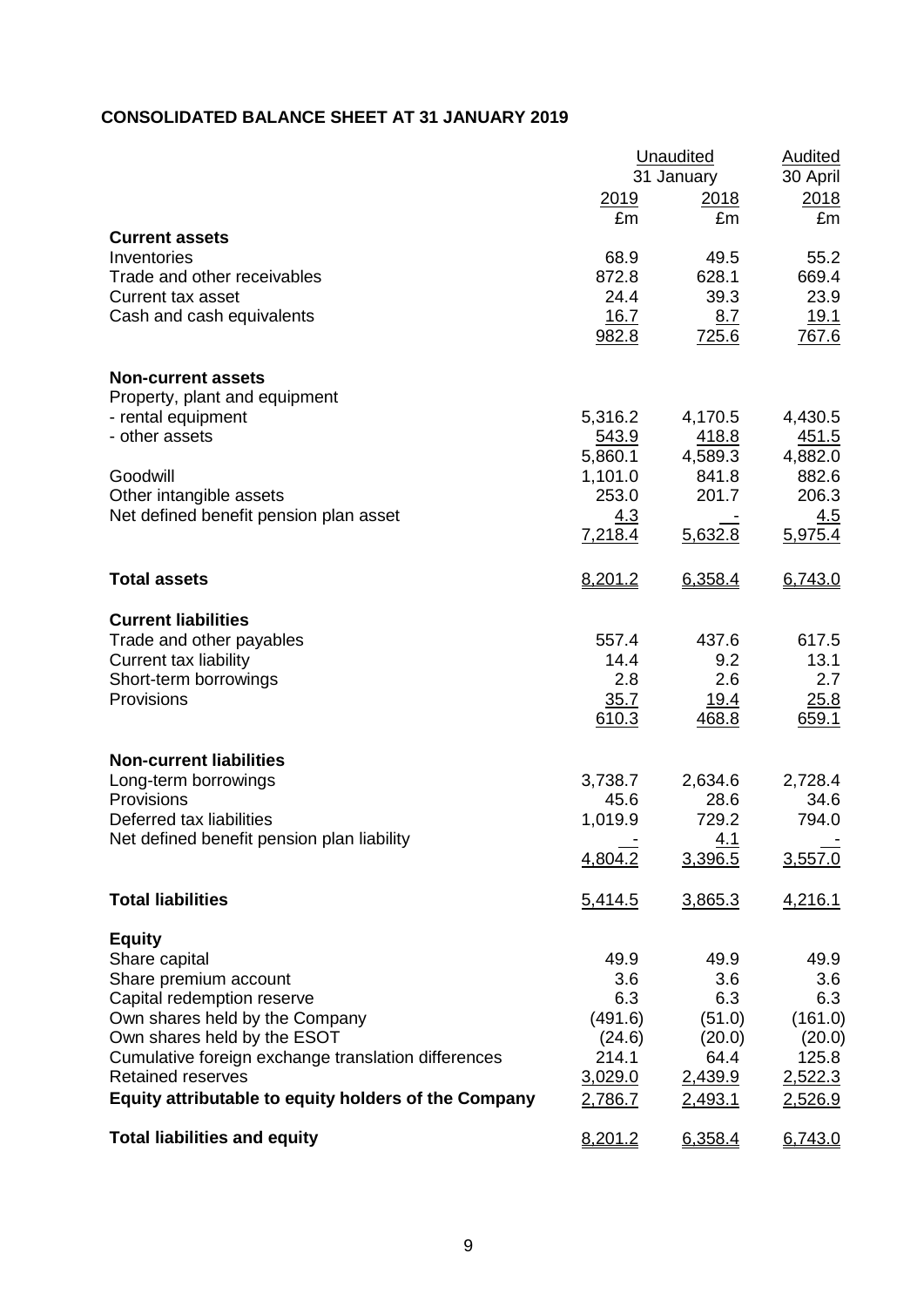# **CONSOLIDATED STATEMENT OF CHANGES IN EQUITY FOR THE NINE MONTHS ENDED 31 JANUARY 2019**

|                                                                                      | Share<br>capital<br>£m | Share<br>premium<br>account<br>£m | Capital<br>redemption<br>reserve<br>£m | Own<br>shares<br>held by the<br>Company<br>£m | Own<br>shares<br>held<br>through<br>the ESOT<br>£m | Cumulative<br>foreign<br>exchange<br>translation<br>differences<br>£m | Retained<br>reserves<br>£m | <b>Total</b><br>£m |
|--------------------------------------------------------------------------------------|------------------------|-----------------------------------|----------------------------------------|-----------------------------------------------|----------------------------------------------------|-----------------------------------------------------------------------|----------------------------|--------------------|
| Unaudited<br>At 1 May 2017<br>Profit for the period                                  |                        |                                   |                                        |                                               |                                                    |                                                                       | 868.9                      | 868.9              |
| Other comprehensive income:<br>Foreign currency translation                          |                        |                                   |                                        |                                               |                                                    | (176.6)                                                               | $\mathbf{r}$               | (176.6)            |
| differences<br>Total comprehensive income                                            |                        |                                   | $\mathbf{r}$                           | $\overline{\phantom{a}}$                      | $\sim$                                             | (176.6)                                                               | 868.9                      | 692.3              |
| for the period                                                                       |                        |                                   |                                        | ÷                                             |                                                    | $\overline{a}$                                                        | (113.2)                    | (113.2)            |
| Dividends paid<br>Own shares purchased by                                            |                        |                                   |                                        |                                               | (10.2)                                             |                                                                       |                            | (10.2)             |
| the ESOT                                                                             |                        |                                   |                                        | (51.0)                                        |                                                    |                                                                       |                            | (51.0)             |
| Share-based payments<br>Tax on share-based payments                                  |                        |                                   |                                        |                                               | 6.9                                                |                                                                       | (1.7)<br>(0.1)             | 5.2<br>(0.1)       |
| At 31 January 2018                                                                   | 49.9                   | 3.6                               | 6.3                                    | (51.0)                                        | (20.0)                                             | 64.4                                                                  | 2,439.9                    | 2,493.1            |
| Profit for the period<br>Other comprehensive income:                                 |                        |                                   |                                        |                                               |                                                    |                                                                       | 99.9                       | 99.9               |
| Foreign currency translation<br>differences                                          |                        |                                   |                                        |                                               |                                                    | 61.4                                                                  |                            | 61.4               |
| Remeasurement of the defined<br>benefit pension plan<br>Tax on defined benefit       |                        |                                   |                                        |                                               |                                                    |                                                                       | 8.7                        | 8.7                |
| pension plan<br>Total comprehensive income                                           |                        |                                   |                                        |                                               |                                                    | $\overline{\phantom{a}}$                                              | (1.5)                      | (1.5)              |
| for the period                                                                       |                        |                                   |                                        |                                               |                                                    | 61.4                                                                  | 107.1                      | 168.5              |
| Dividends paid<br>Own shares purchased by                                            |                        |                                   |                                        |                                               |                                                    |                                                                       | (27.3)                     | (27.3)             |
| the Company                                                                          |                        |                                   |                                        | (110.0)                                       |                                                    |                                                                       |                            | (110.0)            |
| Share-based payments                                                                 |                        |                                   |                                        |                                               |                                                    |                                                                       | 1.8                        | 1.8                |
| Tax on share-based payments<br>At 30 April 2018                                      | 49.9                   | $\frac{3.6}{3.6}$                 | $6.\overline{3}$                       | (161.0)                                       | (20.0)                                             | 125.8                                                                 | 0.8<br>2,522.3             | 0.8<br>2,526.9     |
| Profit for the period<br>Other comprehensive income:<br>Foreign currency translation |                        |                                   |                                        |                                               |                                                    |                                                                       | 642.4                      | 642.4              |
| differences<br>Total comprehensive income                                            |                        |                                   |                                        |                                               |                                                    | 88.3                                                                  |                            | 88.3               |
| for the period                                                                       |                        |                                   |                                        |                                               |                                                    | 88.3                                                                  | 642.4                      | 730.7              |
| Dividends paid<br>Own shares purchased by                                            |                        |                                   |                                        |                                               |                                                    |                                                                       | (133.3)                    | (133.3)            |
| the ESOT<br>Own shares purchased by                                                  |                        |                                   |                                        |                                               | (14.2)                                             |                                                                       |                            | (14.2)             |
| the Company                                                                          |                        |                                   |                                        | (330.6)                                       |                                                    |                                                                       |                            | (330.6)            |
| Share-based payments                                                                 |                        |                                   |                                        |                                               | 9.6                                                |                                                                       | (4.0)                      | 5.6                |
| Tax on share-based payments<br>At 31 January 2019                                    | 49.9                   | 3.6                               | $6.\overline{3}$                       | (491.6)                                       | (24.6)                                             | 214.1                                                                 | <u>1.6</u><br>3,029.0      | 1.6<br>2,786.7     |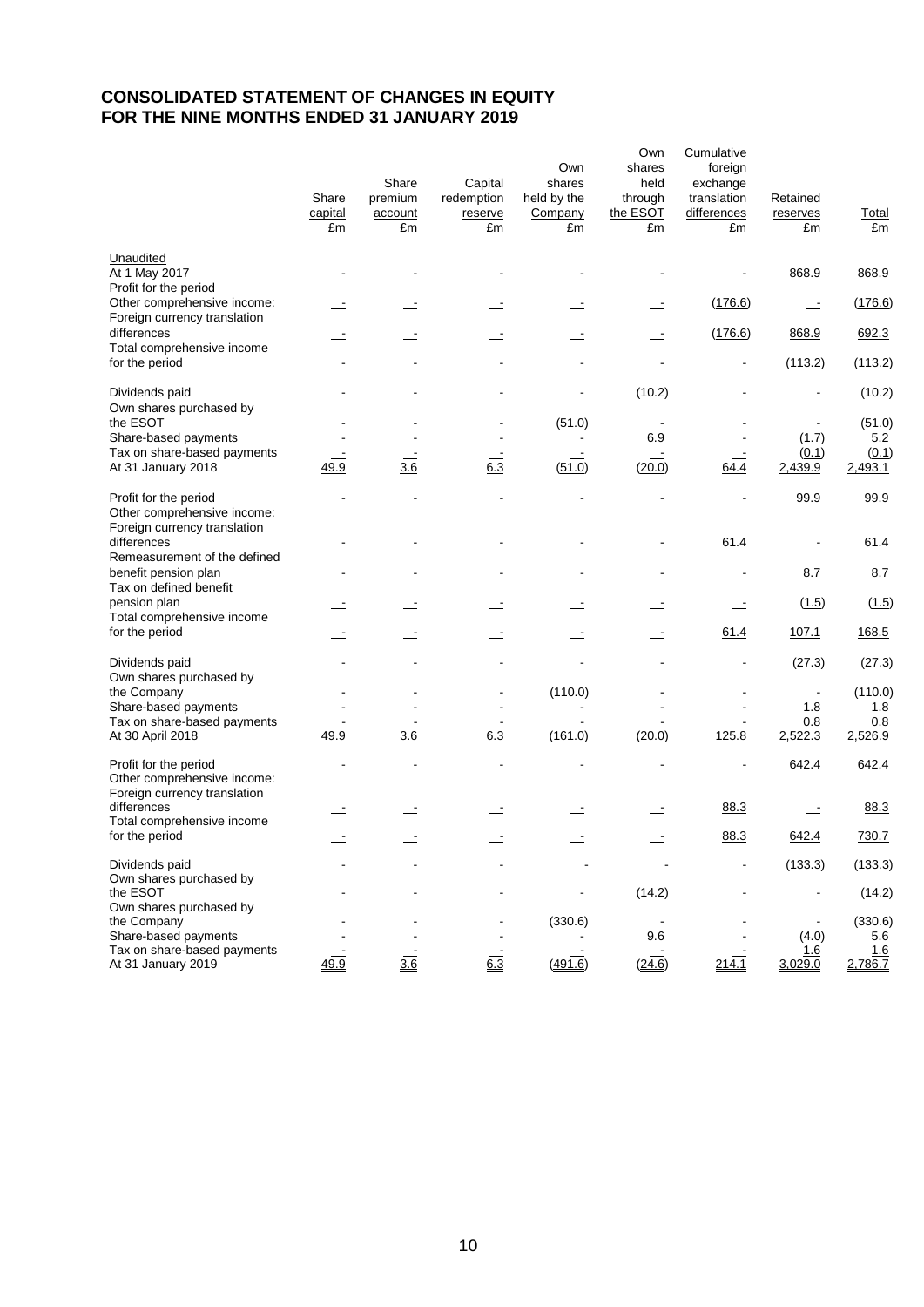# **CONSOLIDATED CASH FLOW STATEMENT FOR THE NINE MONTHS ENDED 31 JANUARY 2019**

|                                                                    |              | Unaudited    |  |
|--------------------------------------------------------------------|--------------|--------------|--|
|                                                                    | 2019         | <u>2018</u>  |  |
|                                                                    | £m           | £m           |  |
| <b>Cash flows from operating activities</b>                        |              |              |  |
| Cash generated from operations before exceptional                  |              |              |  |
| items and changes in rental equipment                              | 1,500.3      | 1,280.4      |  |
| Payments for rental property, plant and equipment                  | (1,315.1)    | (940.2)      |  |
| Proceeds from disposal of rental property, plant and equipment     | 128.1        | <u>111.8</u> |  |
| Cash generated from operations                                     | 313.3        | 452.0        |  |
| Financing costs paid (net)                                         | (80.8)       | (68.0)       |  |
| Exceptional financing costs paid                                   |              | (25.2)       |  |
| Tax paid (net)                                                     | (34.0)       | (86.4)       |  |
| Net cash generated from operating activities                       | <u>198.5</u> | 272.4        |  |
| <b>Cash flows from investing activities</b>                        |              |              |  |
| Acquisition of businesses                                          | (460.8)      | (282.1)      |  |
| Payments for non-rental property, plant and equipment              | (134.3)      | (96.8)       |  |
| Proceeds from disposal of non-rental property, plant and equipment | 7.8          | 6.4          |  |
| Payments for purchase of intangible assets                         |              | (2.6)        |  |
| Net cash used in investing activities                              | (587.3)      | (375.1)      |  |
| <b>Cash flows from financing activities</b>                        |              |              |  |
| Drawdown of loans                                                  | 1,585.9      | 1,477.3      |  |
| Redemption of loans                                                | (724.5)      | (1,200.9)    |  |
| Capital element of finance lease payments                          | (0.3)        | (1.1)        |  |
| Dividends paid                                                     | (133.3)      | (113.2)      |  |
| Purchase of own shares by the ESOT                                 | (14.2)       | (10.2)       |  |
| Purchase of own shares by the Company                              | (327.4)      | (46.5)       |  |
| Net cash generated from financing activities                       | 386.2        | 105.4        |  |
| Increase in cash and cash equivalents                              | (2.6)        | 2.7          |  |
| Opening cash and cash equivalents                                  | 19.1         | 6.3          |  |
| Effect of exchange rate difference                                 | 0.2          | (0.3)        |  |
| <b>Closing cash and cash equivalents</b>                           | <u>16.7</u>  | 8.Z          |  |
| Reconciliation of net cash flows to net debt                       |              |              |  |
| Increase in cash and cash equivalents in the period                | 2.6          | (2.7)        |  |
| Increase in debt through cash flow                                 | 861.1        | 275.3        |  |
| Change in net debt from cash flows                                 | 863.7        | 272.6        |  |
| Debt acquired                                                      | 28.4         | 40.7         |  |
| Exchange differences                                               | 105.9        | (212.9)      |  |
| Non-cash movements:                                                |              |              |  |
| - deferred costs of debt raising                                   | 14.1         | (1.4)        |  |
| - capital element of new finance leases                            | 0.7          | <u> 1.8</u>  |  |
| Increase in net debt in the period                                 | 1,012.8      | 100.8        |  |
| Net debt at 1 May                                                  | 2,712.0      | 2,527.7      |  |
| Net debt at 31 January                                             | 3,724.8      | 2,628.5      |  |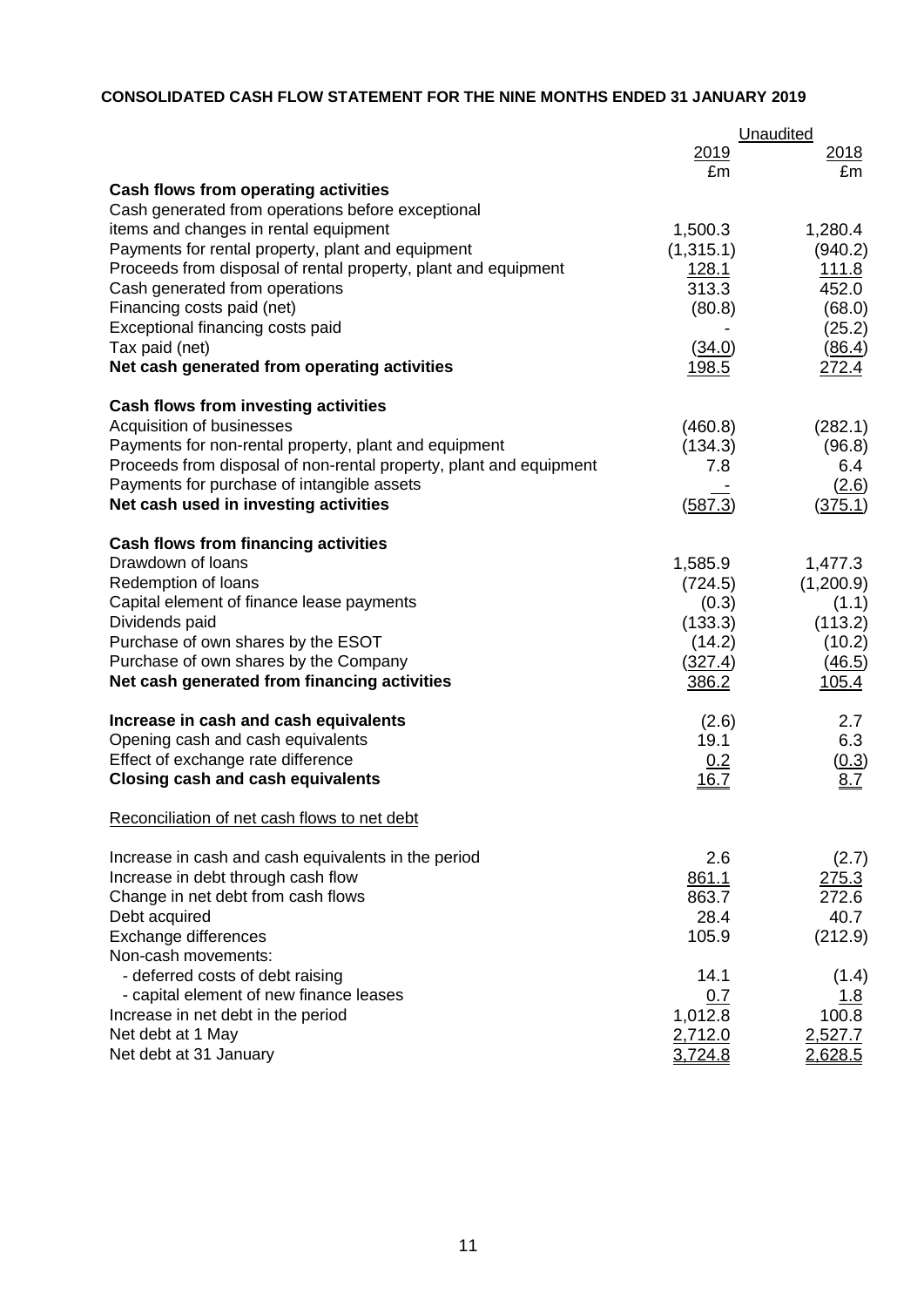### 1. General information

Ashtead Group plc ('the Company') is a company incorporated and domiciled in England and Wales and listed on the London Stock Exchange. The condensed consolidated interim financial statements as at, and for the nine months ended, 31 January 2019 comprise the Company and its subsidiaries ('the Group').

The condensed consolidated interim financial statements for the nine months ended 31 January 2019 were approved by the directors on 4 March 2019.

The condensed consolidated interim financial statements do not constitute statutory accounts as defined in Section 434 of the Companies Act 2006. The statutory accounts for the year ended 30 April 2018 were approved by the directors on 18 June 2018 and have been mailed to shareholders and filed with the Registrar of Companies. The auditor's report on those accounts was unqualified, did not include a reference to any matter by way of emphasis and did not contain a statement under Section 498(2) or (3) of the Companies Act 2006.

### 2. Basis of preparation

The condensed consolidated interim financial statements for the nine months ended 31 January 2019 have been prepared in accordance with the Disclosure and Transparency Rules of the United Kingdom's Financial Conduct Authority and relevant International Financial Reporting Standards ('IFRS') as adopted by the European Union (including IAS 34, Interim Financial Reporting). The condensed consolidated interim financial statements should be read in conjunction with the Group's Annual Report and Accounts for the year ended 30 April 2018.

The following new standards are mandatory for the first time for the financial year beginning 1 May 2018:

• IFRS 9, 'Financial instruments' ('IFRS 9'), relates to the classification, measurement and recognition of financial assets and liabilities, impairment of financial assets and hedge accounting.

There have been no changes to the measurement of the Group's financial assets or liabilities as a result of our adoption of IFRS 9, and no changes to the Group's level of provisioning as a result of our adoption of IFRS 9. The Group has no arrangements to which it applies hedge accounting.

• IFRS 15, 'Revenue from Contracts with Customers' ('IFRS 15'), provides a five-step model of accounting for revenue recognition which includes identifying the contract, identifying performance obligations, determining the transaction price, allocating the transaction price to different performance obligations and the timing of recognition of revenue in connection with different performance obligations.

The Group's adoption of IFRS 15 has had no impact as our accounting policies were already in line with IFRS 15.

The Directors have adopted various alternative performance measures to provide additional useful information on the underlying trends, performance and position of the Group. The alternative performance measures are not defined by IFRS and therefore may not be directly comparable with other companies' alternative performance measures, but are defined within these condensed consolidated interim financial statements and summarised in the Glossary on page 32.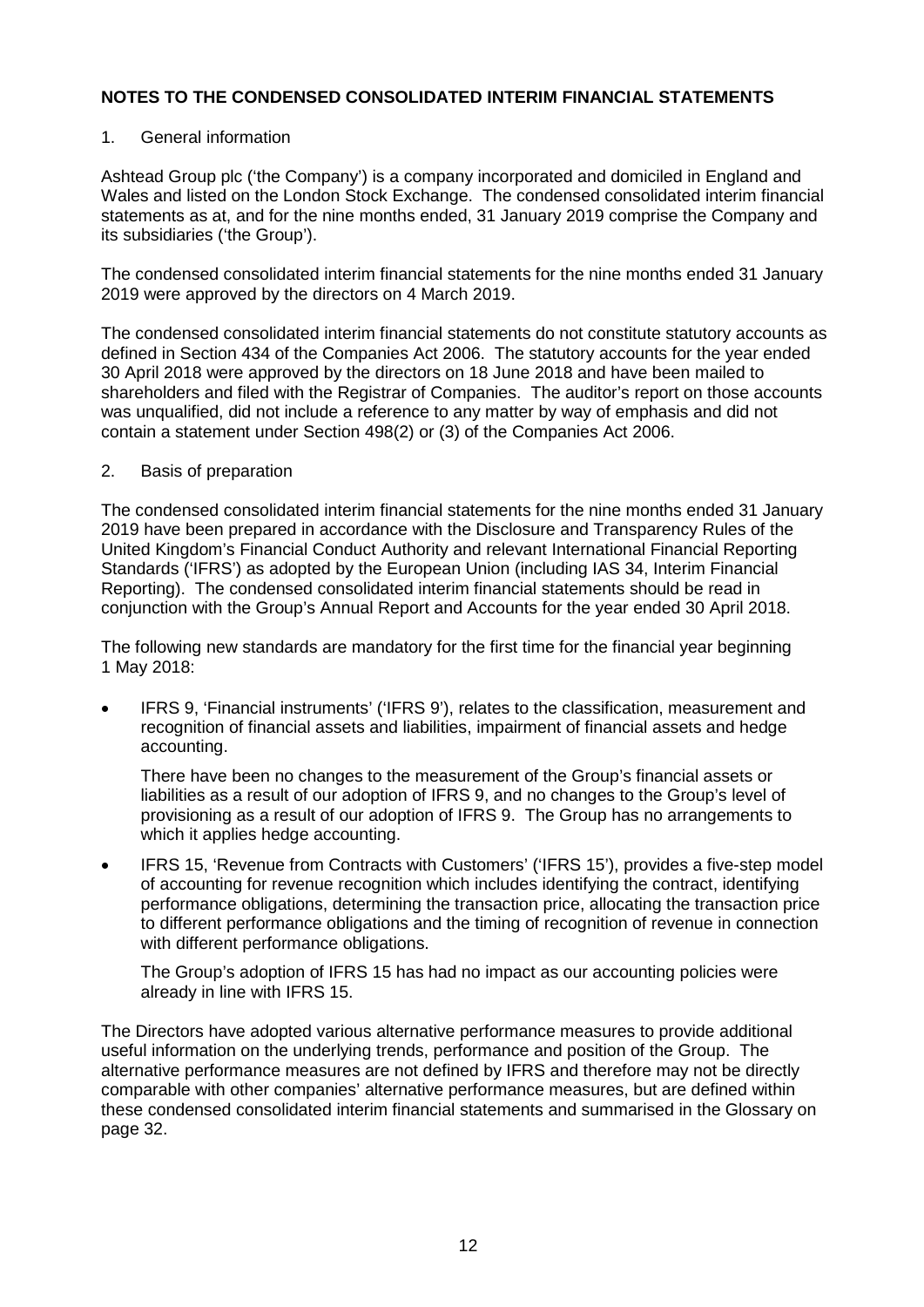### 2. Basis of preparation (continued)

The condensed consolidated interim financial statements have been prepared on the going concern basis. The Group's internal budgets and forecasts of future performance, available financing facilities and facility headroom (see note 11), provide a reasonable expectation that the Group has adequate resources to continue in operation for the foreseeable future and consequently the going concern basis continues to be appropriate in preparing the condensed consolidated interim financial statements.

The exchange rates used in respect of the US dollar (\$) and Canadian dollar (C\$) are:

|                                               | US dollar |      | Canadian dollar |      |
|-----------------------------------------------|-----------|------|-----------------|------|
|                                               | 2019      | 2018 | 2019            | 2018 |
| Average for the three months ended 31 January | 1.28      | 1.35 | 1.71            | 1.71 |
| Average for the nine months ended 31 January  | 1.30      | 1.32 | 1.71            | 1.69 |
| At 30 April                                   | 1.38      | 1.29 | 1.77            | 1.77 |
| At 31 January                                 | 1.32      | 1.42 | 1.73            | 1.74 |

### 3. Segmental analysis

### **Three months to 31 January 2019**

|                                                                                                                                                                 | Sunbelt US | A-Plant    | Sunbelt<br>Canada | Corporate<br>items | Group                                                        |
|-----------------------------------------------------------------------------------------------------------------------------------------------------------------|------------|------------|-------------------|--------------------|--------------------------------------------------------------|
|                                                                                                                                                                 | £m         | £m         | £m                | £m                 | £m                                                           |
| Revenue                                                                                                                                                         |            |            |                   |                    |                                                              |
| - Rental revenue                                                                                                                                                | 907.5      | 96.9       | 44.7              | ٠                  | 1,049.1                                                      |
| - Sale of new equipment, merchandise and                                                                                                                        |            |            |                   |                    |                                                              |
| consumables                                                                                                                                                     | 35.2       | 7.1        | 4.6               |                    | 46.9                                                         |
| - Sale of used rental equipment                                                                                                                                 | 38.5       | <u>5.9</u> | 3.0               |                    | <u>47.4</u>                                                  |
|                                                                                                                                                                 | 981.2      | 109.9      | 52.3              | $\sim$ $-$         | 1,143.4                                                      |
| Operating profit before amortisation<br>Amortisation<br>Net financing costs<br>Profit before taxation<br>Taxation<br>Profit attributable to equity shareholders | 283.7      | 10.5       | 6.5               | (3.5)              | 297.2<br>(13.4)<br><u>(42.9)</u><br>240.9<br>(60.0)<br>180.9 |

#### **Three months to 31 January 2018**

|                                                                                                                                                                 | Sunbelt US<br>£m | A-Plant<br>£m | Sunbelt<br>Canada<br>£m | Corporate<br>items<br>£m | Group<br>£m                                                 |
|-----------------------------------------------------------------------------------------------------------------------------------------------------------------|------------------|---------------|-------------------------|--------------------------|-------------------------------------------------------------|
| Revenue                                                                                                                                                         |                  |               |                         |                          |                                                             |
| - Rental revenue                                                                                                                                                | 717.0            | 93.9          | 34.6                    |                          | 845.5                                                       |
| - Sale of new equipment, merchandise and                                                                                                                        |                  |               |                         |                          |                                                             |
| consumables                                                                                                                                                     | 21.9             | 7.3           | 5.1                     |                          | 34.3                                                        |
| - Sale of used rental equipment                                                                                                                                 | 27.2             | <u>7.7</u>    | <u>1.4</u>              |                          | 36.3                                                        |
|                                                                                                                                                                 | 766.1            | 108.9         | 41.1                    |                          | 916.1                                                       |
| Operating profit before amortisation<br>Amortisation<br>Net financing costs<br>Profit before taxation<br>Taxation<br>Profit attributable to equity shareholders | 220.0            | 10.0          | 7.2                     | (3.9)                    | 233.3<br>(10.8)<br><u>(28.2)</u><br>194.3<br>353.7<br>548.0 |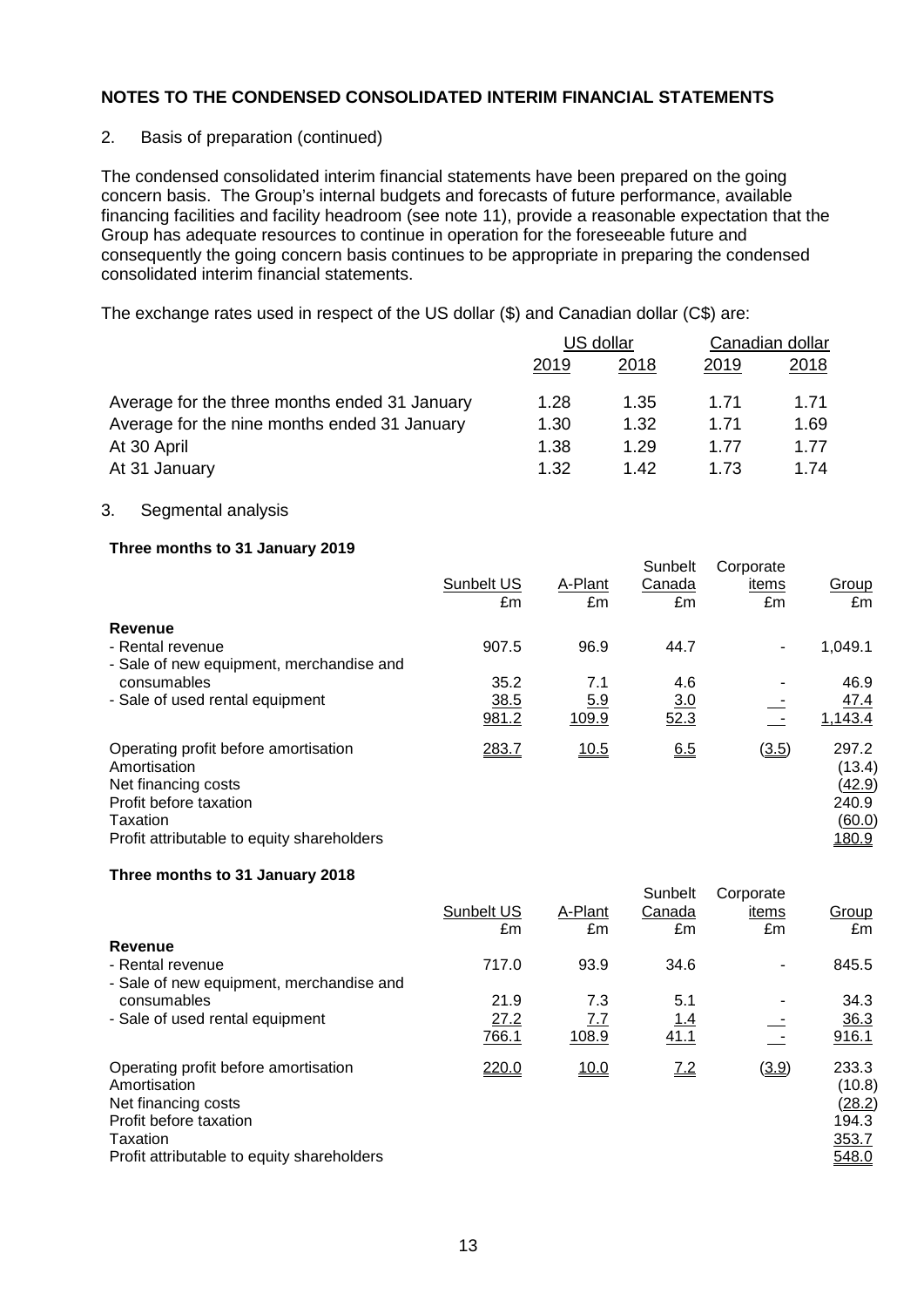# 3. Segmental analysis (continued)

# **Nine months to 31 January 2019**

|                                                                                                                                                                 | Sunbelt US<br>£m         | A-Plant<br>£m         | Sunbelt<br>Canada<br>£m | Corporate<br>items<br>£m | Group<br>£m                                                    |
|-----------------------------------------------------------------------------------------------------------------------------------------------------------------|--------------------------|-----------------------|-------------------------|--------------------------|----------------------------------------------------------------|
| Revenue<br>- Rental revenue<br>- Sale of new equipment, merchandise and                                                                                         | 2,679.1                  | 318.2                 | 126.3                   | $\blacksquare$           | 3,123.6                                                        |
| consumables<br>- Sale of used rental equipment                                                                                                                  | 86.5<br>117.8<br>2,883.4 | 24.4<br>17.8<br>360.4 | 15.7<br>8.0<br>150.0    | $\sim$ $-$               | 126.6<br>143.6<br>3,393.8                                      |
| Operating profit before amortisation<br>Amortisation<br>Net financing costs<br>Profit before taxation<br>Taxation<br>Profit attributable to equity shareholders | 928.2                    | 54.7                  | 27.7                    | (11.2)                   | 999.4<br>(36.8)<br><u>(111.7)</u><br>850.9<br>(208.5)<br>642.4 |
| Nine months to 31 January 2018                                                                                                                                  |                          |                       |                         |                          |                                                                |

|                                                      |            |         | Sunbelt | Corporate      |                 |
|------------------------------------------------------|------------|---------|---------|----------------|-----------------|
|                                                      | Sunbelt US | A-Plant | Canada  | items          | Group           |
|                                                      | £m         | £m      | £m      | £m             | £m              |
| Revenue                                              |            |         |         |                |                 |
| - Rental revenue                                     | 2,231.7    | 308.6   | 79.2    | $\blacksquare$ | 2,619.5         |
| - Sale of new equipment, merchandise and             |            |         |         |                |                 |
| consumables                                          | 69.3       | 24.7    | 11.8    |                | 105.8           |
| - Sale of used rental equipment                      | 64.7       | 20.7    | 4.5     |                | 89.9            |
|                                                      | 2,365.7    | 354.0   | 95.5    |                | 2,815.2         |
| Operating profit before amortisation<br>Amortisation | 759.4      | 56.8    | 19.7    | (11.3)         | 824.6<br>(32.9) |
| Net financing costs                                  |            |         |         |                | (82.6)          |
| <b>Exceptional items</b>                             |            |         |         |                | (21.7)          |
| Profit before taxation                               |            |         |         |                | 687.4           |
| Taxation                                             |            |         |         |                | 181.5           |
| Profit attributable to equity shareholders           |            |         |         |                | 868.9           |

|                        |            |         | Sunbelt | Corporate |         |
|------------------------|------------|---------|---------|-----------|---------|
|                        | Sunbelt US | A-Plant | Canada  | items     | Group   |
|                        | £m         | £m      | £m      | £m        | £m      |
| At 31 January 2019     |            |         |         |           |         |
| Segment assets         | 6,811.7    | 865.0   | 483.0   | 0.4       | 8,160.1 |
| Cash                   |            |         |         |           | 16.7    |
| <b>Taxation assets</b> |            |         |         |           | 24.4    |
| <b>Total assets</b>    |            |         |         |           | 8,201.2 |
|                        |            |         |         |           |         |
| At 30 April 2018       |            |         |         |           |         |
| Segment assets         | 5,507.6    | 847.3   | 344.6   | 0.5       | 6,700.0 |
| Cash                   |            |         |         |           | 19.1    |
| <b>Taxation assets</b> |            |         |         |           | 23.9    |
| <b>Total assets</b>    |            |         |         |           | 6,743.0 |
|                        |            |         |         |           |         |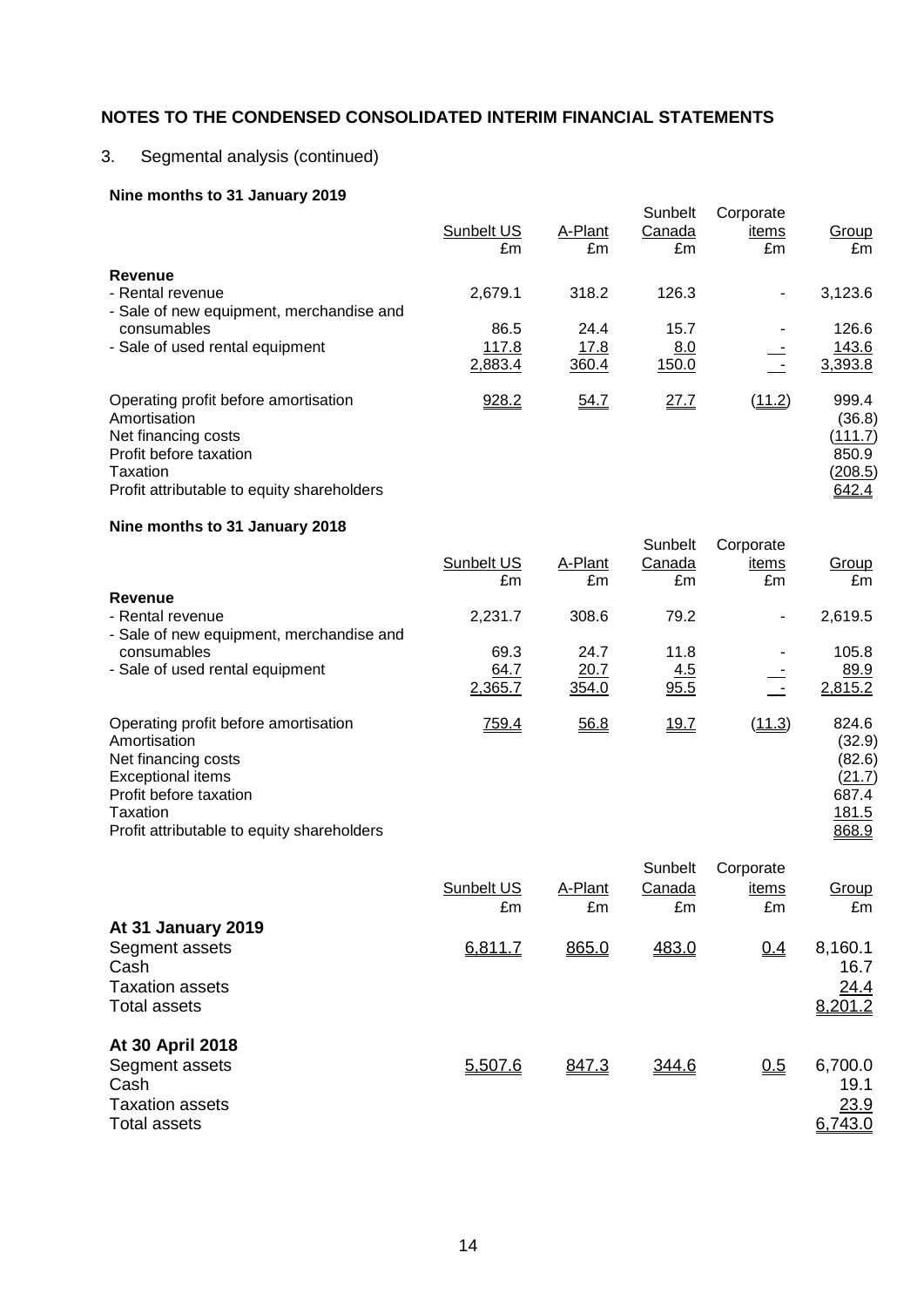# 4. Operating costs and other income

|                                            |               | <u> 2019 </u> |       |              | <u> 2018 </u> |              |
|--------------------------------------------|---------------|---------------|-------|--------------|---------------|--------------|
|                                            | <b>Before</b> |               |       | Before       |               |              |
|                                            | amortisation  | Amortisation  | Total | amortisation | Amortisation  | Total        |
|                                            | £m            | £m            | £m    | £m           | £m            | £m           |
| Three months to 31 January<br>Staff costs: |               |               |       |              |               |              |
| <b>Salaries</b>                            | 243.0         |               | 243.0 | 200.8        |               | 200.8        |
| Social security costs                      | 18.4          |               | 18.4  | 15.6         |               | 15.6         |
| Other pension costs                        | 4.4           |               | 4.4   | 3.7          |               | 3.7          |
|                                            | 265.8         |               | 265.8 | 220.1        |               | 220.1        |
| Used rental equipment sold                 | 42.2          |               | 42.2  | 32.9         |               | 32.9         |
| Other operating costs:                     |               |               |       |              |               |              |
| Vehicle costs                              | 67.4          |               | 67.4  | 52.5         |               | 52.5         |
| Spares, consumables & external repairs     | 57.3          |               | 57.3  | 46.9         |               | 46.9         |
| <b>Facility costs</b>                      | 33.3          |               | 33.3  | 27.4         |               | 27.4         |
| Other external charges                     | 160.0         |               | 160.0 | 127.5        |               | 127.5        |
|                                            | 318.0         |               | 318.0 | 254.3        |               | 254.3        |
| Depreciation and amortisation:             |               |               |       |              |               |              |
| Depreciation                               | 220.2         |               | 220.2 | 175.5        |               | 175.5        |
| Amortisation of intangibles                |               | <u> 13.4</u>  | 13.4  |              | 10.8          | <u> 10.8</u> |
|                                            | 220.2         | 13.4          | 233.6 | 175.5        | 10.8          | 186.3        |
|                                            | 846.2         | <u> 13.4</u>  | 859.6 | 682.8        | <u> 10.8</u>  | 693.6        |

|                                        |                                     | <u> 2019 </u>      |              |                                     | <u> 2018 </u>      |             |
|----------------------------------------|-------------------------------------|--------------------|--------------|-------------------------------------|--------------------|-------------|
|                                        | <b>Before</b><br>amortisation<br>£m | Amortisation<br>£m | Total<br>£m  | <b>Before</b><br>amortisation<br>£m | Amortisation<br>£m | Total<br>£m |
| Nine months to 31 January              |                                     |                    |              |                                     |                    |             |
| Staff costs:                           |                                     |                    |              |                                     |                    |             |
| <b>Salaries</b>                        | 691.0                               |                    | 691.0        | 593.9                               |                    | 593.9       |
| Social security costs                  | 51.2                                |                    | 51.2         | 44.6                                |                    | 44.6        |
| Other pension costs                    | <u>12.4</u>                         |                    | 12.4         | <u>10.9</u>                         |                    | 10.9        |
|                                        | 754.6                               |                    | 754.6        | 649.4                               |                    | 649.4       |
| Used rental equipment sold             | 121.8                               |                    | <u>121.8</u> | 81.6                                |                    | 81.6        |
| Other operating costs:                 |                                     |                    |              |                                     |                    |             |
| Vehicle costs                          | 203.7                               |                    | 203.7        | 161.5                               |                    | 161.5       |
| Spares, consumables & external repairs | 165.8                               |                    | 165.8        | 139.3                               |                    | 139.3       |
| <b>Facility costs</b>                  | 92.9                                |                    | 92.9         | 79.8                                |                    | 79.8        |
| Other external charges                 | 438.8                               |                    | 438.8        | 361.1                               |                    | 361.1       |
|                                        | 901.2                               |                    | 901.2        | 741.7                               |                    | 741.7       |
| Depreciation and amortisation:         |                                     |                    |              |                                     |                    |             |
| Depreciation                           | 616.8                               |                    | 616.8        | 517.9                               |                    | 517.9       |
| Amortisation of intangibles            |                                     | 36.8               | 36.8         |                                     | 32.9               | 32.9        |
|                                        | 616.8                               | 36.8               | 653.6        | 517.9                               | 32.9               | 550.8       |
|                                        | 2,394.4                             | 36.8               | 2,431.2      | <u>1,990.6</u>                      | <u>32.9</u>        | 2,023.5     |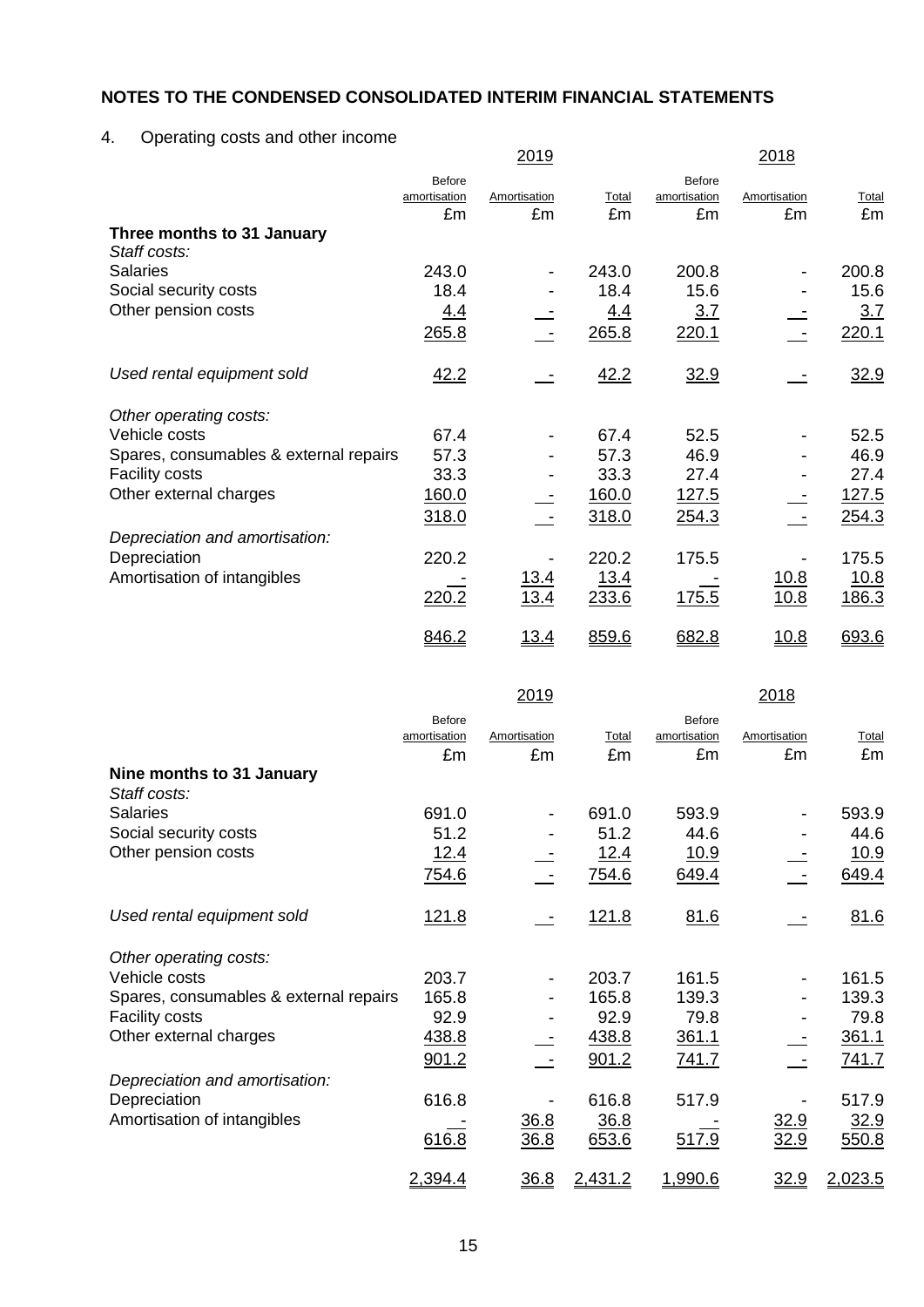#### 5. Amortisation and exceptional items

Amortisation relates to the periodic write-off of intangible assets. Exceptional items are items of income or expense which the Directors believe should be disclosed separately by virtue of their significant size or nature to enable a better understanding of the Group's financial performance. Underlying profit and earnings per share are stated before amortisation of intangibles and exceptional items.

|                                                           | Three months to |                          | Nine months to           |                |
|-----------------------------------------------------------|-----------------|--------------------------|--------------------------|----------------|
|                                                           |                 | 31 January               | 31 January               |                |
|                                                           | 2019            | <u>2018</u>              | <u>2019</u>              | <u>2018</u>    |
|                                                           | £m              | £m                       | £m                       | £m             |
| Amortisation of intangibles                               | 13.4            | 10.8                     | 36.8                     | 32.9           |
| Write-off of deferred financing costs                     |                 |                          | ۰                        | 8.1            |
| Release of premium                                        |                 |                          | $\overline{\phantom{a}}$ | (11.6)         |
| Early redemption fee                                      |                 | $\overline{\phantom{a}}$ |                          | 23.7           |
| Call period interest                                      |                 |                          |                          | 1.5            |
| Taxation:                                                 |                 |                          |                          |                |
| - tax on exceptional items and amortisation               | (3.5)           | (1.5)                    | (8.9)                    | (16.9)         |
| - reduction in US deferred tax liability due to change in |                 |                          |                          |                |
| US federal tax rate                                       |                 | (397.5)                  |                          | (397.5)        |
|                                                           | <u>9.9</u>      | <u>(388.2)</u>           | <u> 27.9</u>             | <u>(359.8)</u> |

The costs associated with the redemption of the \$900m 6.5% senior secured notes in the prior year were classified as exceptional items. The write-off of deferred financing costs consists of the unamortised balance of the costs relating to the notes, whilst the release of premium related to the unamortised element of the premium which arose at the time of issuance of the \$400m add-on to the initial \$500m 6.5% senior secured notes. In addition, an early redemption fee of £24m (\$31m) was paid to redeem the notes prior to their scheduled maturity. The call period interest represents the interest charge on the \$900m notes for the period from the issue of the new \$1.2bn notes to the date the \$900m notes were redeemed. Of these items, total cash costs were £25m, whilst £3.5m (net income) were non-cash items and credited to the income statement.

In addition, the US Tax Cuts and Jobs Act of 2017 was enacted in December 2017 and, amongst other things, reduced the US federal tax rate from 35% to 21%. The exceptional tax credit of £397m (\$537m) in the prior year arose from the resultant remeasurement of the Group's US deferred tax liabilities at the new rate of 21% rather than the historical rate of 35%.

The items detailed in the table above are presented in the income statement as follows:

|                                                                 |             | Three months to<br>31 January |             | Nine months to<br>31 January |
|-----------------------------------------------------------------|-------------|-------------------------------|-------------|------------------------------|
|                                                                 | 2019        | 2018                          | 2019        | 2018                         |
|                                                                 | £m          | £m                            | £m          | £m                           |
| Amortisation of intangibles                                     | <u>13.4</u> | <u>10.8</u>                   | 36.8        | <u>32.9</u>                  |
| Charged in arriving at operating profit                         | 13.4        | 10.8                          | 36.8        | 32.9                         |
| Net financing costs<br>Charged in arriving at profit before tax | 13.4        | 10.8                          | 36.8        | 21.7<br>54.6                 |
| <b>Taxation</b>                                                 | (3.5)       | (399.0)                       | (8.9)       | (414.4)                      |
|                                                                 | 9.9         | <u>(388.2)</u>                | <u>27.9</u> | <u>(359.8)</u>               |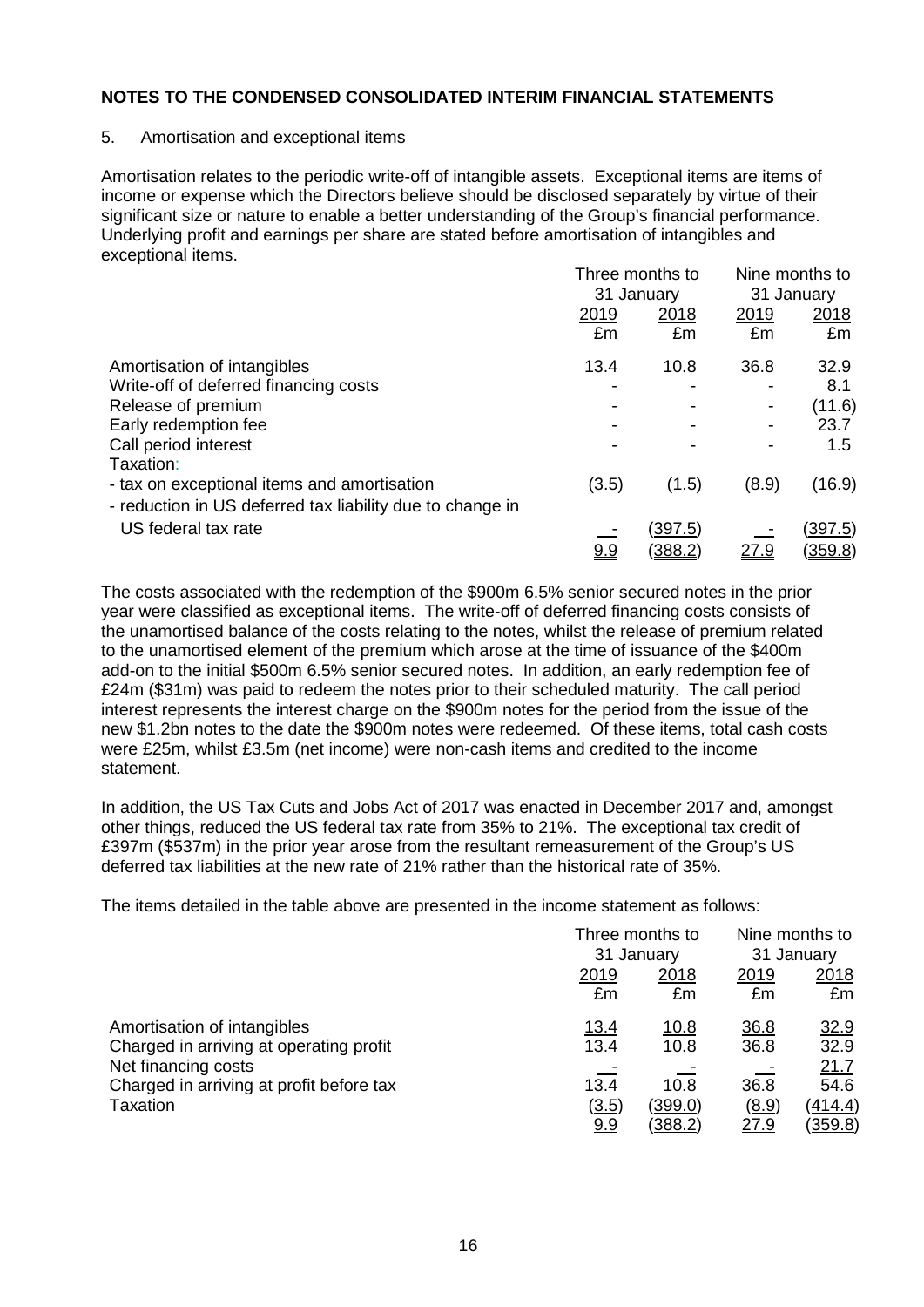6. Net financing costs

|                                                            | Three months to<br>31 January |      |       | Nine months to<br>31 January |
|------------------------------------------------------------|-------------------------------|------|-------|------------------------------|
|                                                            | 2019                          | 2018 | 2019  | 2018                         |
| Investment income:                                         | £m                            | £m   | £m    | £m                           |
|                                                            |                               |      |       |                              |
| Net interest on the net defined benefit pension plan asset |                               |      | (0.1) |                              |
| Interest expense:                                          |                               |      |       |                              |
| Bank interest payable                                      | 19.7                          | 11.7 | 49.6  | 33.2                         |
| Interest payable on second priority senior secured notes   | 21.5                          | 15.3 | 57.9  | 46.4                         |
| Interest payable on finance leases                         | 0.1                           | 0.1  | 0.3   | 0.3                          |
| Non-cash unwind of discount on provisions                  | 0.3                           | 0.4  | 0.7   | 0.6                          |
| Amortisation of deferred debt raising costs                | <u>1.3</u>                    | 0.7  | 3.3   | 2.1                          |
| Total interest expense                                     | 42.9                          | 28.2 | 111.8 | 82.6                         |
| Net financing costs before exceptional items               | 42.9                          | 28.2 | 111.7 | 82.6                         |
| <b>Exceptional items</b>                                   |                               |      |       | 21.7                         |
| Net financing costs                                        | 42.9                          | 28.2 | 111.7 | <u>104.3</u>                 |
|                                                            |                               |      |       |                              |

### 7. Taxation

The tax charge for the period has been computed using a tax rate of 25% in the US (2018: 34%), 19% in the UK (2018: 19%) and 27% in Canada (2018: 27%). The blended rate for the Group as a whole is 24% (2018: 31%).

The tax charge of £217m (2018: £233m) on the underlying profit before taxation of £888m (2018: £742m) can be explained as follows:

|                                                     | Nine months to 31 January |            |
|-----------------------------------------------------|---------------------------|------------|
|                                                     | 2019                      | 2018       |
|                                                     | £m                        | £m         |
| <b>Current tax</b>                                  |                           |            |
| - current tax on income for the period              | 37.7                      | 61.7       |
| - adjustments to prior year                         | (1.2)                     | 0.1        |
|                                                     | 36.5                      | 61.8       |
| Deferred tax                                        |                           |            |
| - origination and reversal of temporary differences | 180.3                     | 170.1      |
| - adjustments to prior year                         | 0.6                       | <u>1.0</u> |
|                                                     | 180.9                     | 171.1      |
| Tax on underlying activities                        | 217.4                     | 232.9      |
|                                                     |                           |            |
| Comprising:                                         |                           |            |
| - UK                                                | 14.2                      | 13.6       |
| - US                                                | 198.3                     | 214.8      |
| - Canada                                            | <u>4.9</u>                | <u>4.5</u> |
|                                                     | <u>217.4</u>              | 232.9      |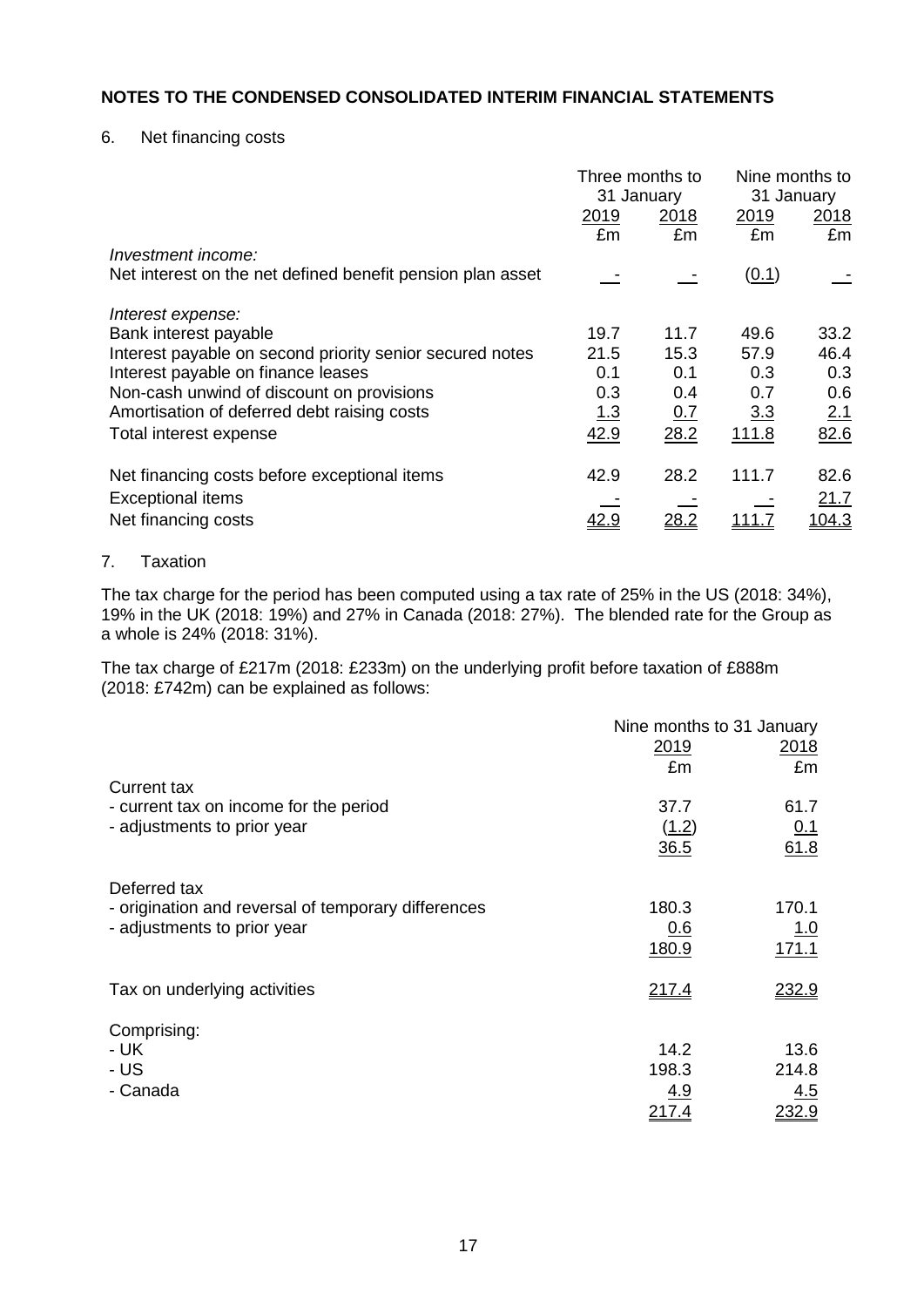# 7. Taxation (continued)

In addition, the exceptional tax credit of £9m (2018: £414m) relates to a tax credit of £9m (2018: £17m) on amortisation and exceptional items of £37m (2018: £55m) and consists of a current tax credit of £nil (2018: £7m) relating to the US, and a deferred tax credit of £1m (2018: £2m) relating to the UK, £6m (2018: £7m) relating to the US and £2m (2018: £1m) relating to Canada. In addition, the 2018 credit of £414m included a US deferred tax credit of £397m as a result of the reduction in the US federal tax rate and associated remeasurement of deferred tax liabilities.

### 8. Earnings per share

Basic and diluted earnings per share for the three and nine months ended 31 January 2019 have been calculated based on the profit for the relevant period and the weighted average number of ordinary shares in issue during that period (excluding shares held by the Company and the ESOT over which dividends have been waived). Diluted earnings per share is computed using the result for the relevant period and the diluted number of shares (ignoring any potential issue of ordinary shares which would be anti-dilutive). These are calculated as follows:

|                                                            | Three months to<br>31 January |                                 | Nine months to<br>31 January |                                |
|------------------------------------------------------------|-------------------------------|---------------------------------|------------------------------|--------------------------------|
|                                                            | 2019                          | 2018                            | 2019                         | 2018                           |
| Profit for the financial period (£m)                       | <u>180.9</u>                  | 548.0                           | 642.4                        | 868.9                          |
| Weighted average number of shares (m) - basic<br>- diluted | <u>477.2</u><br>479.1         | 497.0<br>500.2                  | <u>482.7</u><br>484.7        | 497.3<br>499.6                 |
| Basic earnings per share<br>Diluted earnings per share     | 37.9p<br>37.8p                | <u> 110.2p</u><br><u>109.7p</u> | 133.1p<br>132.5p             | <u>174.7p</u><br><u>173.9p</u> |

Underlying earnings per share (defined in any period as the earnings before amortisation of intangibles and exceptional items for that period divided by the weighted average number of shares in issue in that period) may be reconciled to the basic earnings per share as follows:

|                                           | Three months to<br>31 January |                | Nine months to<br>31 January |                |
|-------------------------------------------|-------------------------------|----------------|------------------------------|----------------|
|                                           | 2019                          | 2018           | 2019                         | 2018           |
| Basic earnings per share                  | 37.9p                         | 110.2p         | 133.1p                       | 174.7p         |
| Amortisation of intangibles               | 2.8 <sub>p</sub>              | 2.2p           | 7.6p                         | 6.6p           |
| <b>Exceptional items</b>                  |                               |                |                              | 4.4p           |
| Tax on exceptional items and amortisation | (0.7p)                        | (0.3p)         | (1.8p)                       | (3.4p)         |
| Exceptional tax credit (US tax reforms)   | $\equiv$                      | <u>(79.9p)</u> | 二                            | <u>(79.9p)</u> |
| Underlying earnings per share             | <u>40.0p</u>                  | <u>32.2p</u>   | <u> 138.9p</u>               | 102.4p         |

# 9. Dividends

During the period, a final dividend in respect of the year ended 30 April 2018 of 27.5p (2017: 22.75p) per share was paid to shareholders costing £133m (2017: £113m). The interim dividend in respect of the year ending 30 April 2019 of 6.5p (2018: 5.5p) per share announced on 11 December 2018 was paid on 6 February 2019 and cost £31m.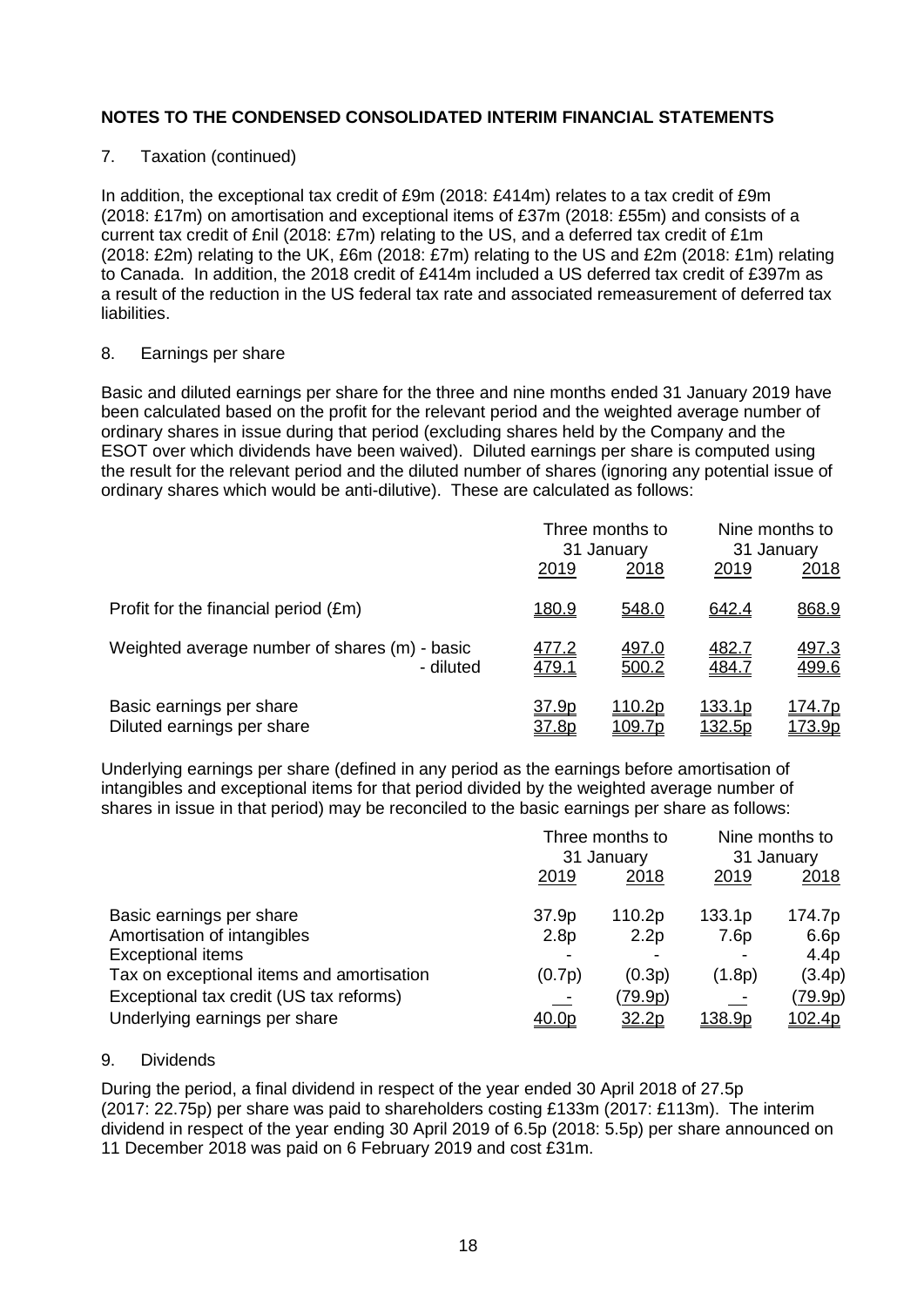#### 10. Property, plant and equipment

|                                                       | 2019      |         | 2018       |          |  |  |
|-------------------------------------------------------|-----------|---------|------------|----------|--|--|
|                                                       | Rental    |         | Rental     |          |  |  |
|                                                       | equipment | Total   | equipment  | Total    |  |  |
| Net book value                                        | £m        | £m      | £m         | £m       |  |  |
| At 1 May                                              | 4,430.5   | 4,882.0 | 4,092.8    | 4,504.6  |  |  |
| Exchange difference                                   | 180.4     | 198.2   | (296.5)    | (323.3)  |  |  |
| Reclassifications                                     | (1.6)     |         | (1.2)      |          |  |  |
| <b>Additions</b>                                      | 1,155.0   | 1,289.6 | 765.6      | 859.3    |  |  |
| Acquisitions                                          | 216.4     | 233.7   | 142.6      | 148.2    |  |  |
| <b>Disposals</b>                                      | (119.0)   | (126.6) | (75.6)     | (81.6)   |  |  |
| Depreciation                                          | (545.5)   | (616.8) | (457.2)    | (517.9)  |  |  |
| At 31 January                                         | 5,316.2   | 5,860.1 | 4,170.5    | 4,589.3  |  |  |
| 11.<br><b>Borrowings</b>                              |           |         |            |          |  |  |
|                                                       |           |         | 31 January | 30 April |  |  |
|                                                       |           |         | 2019       | 2018     |  |  |
|                                                       |           |         | £m         | £m       |  |  |
| <b>Current</b>                                        |           |         |            |          |  |  |
| Finance lease obligations                             |           |         | 2.8        | 2.7      |  |  |
| <b>Non-current</b>                                    |           |         |            |          |  |  |
| First priority senior secured bank debt               |           |         | 2,009.8    | 1,508.5  |  |  |
| Finance lease obligations                             |           |         | 3.0        | 2.6      |  |  |
| 5.625% second priority senior secured notes, due 2024 |           |         | 375.8      | 358.4    |  |  |
| 4.125% second priority senior secured notes, due 2025 |           |         | 450.5      | 429.5    |  |  |
| 5.250% second priority senior secured notes, due 2026 |           |         | 449.4      |          |  |  |
| 4.375% second priority senior secured notes, due 2027 |           |         | 450.2      | 429.4    |  |  |
|                                                       |           |         | 3,738.7    | 2,728.4  |  |  |

The senior secured bank debt and the senior secured notes are secured by way of, respectively, first and second priority fixed and floating charges over substantially all the Group's property, plant and equipment, inventory and trade receivables.

In July, the Group issued \$600m 5.25% senior secured notes maturing in August 2026. The proceeds of the issue were used to pay related fees and expenses and repay an element of the amount outstanding under the senior credit facility.

In December, the Group amended its asset-based senior credit facility so that under the terms of our asset-based senior credit facility, \$4.1bn is committed until December 2023 at a lower cost. The other principal terms and conditions remain unchanged.

The \$500m 5.625% senior secured notes mature in October 2024, the \$600m 4.125% senior secured notes mature in August 2025, the \$600m 5.25% senior secured notes mature in August 2026 and the \$600m 4.375% senior secured notes mature in August 2027. Our debt facilities therefore remain committed for the long term, with an average maturity of six years. The weighted average interest cost of these facilities (including non-cash amortisation of deferred debt raising costs) is less than 5%. The terms of the senior secured notes are such that financial performance covenants are only measured at the time new debt is raised.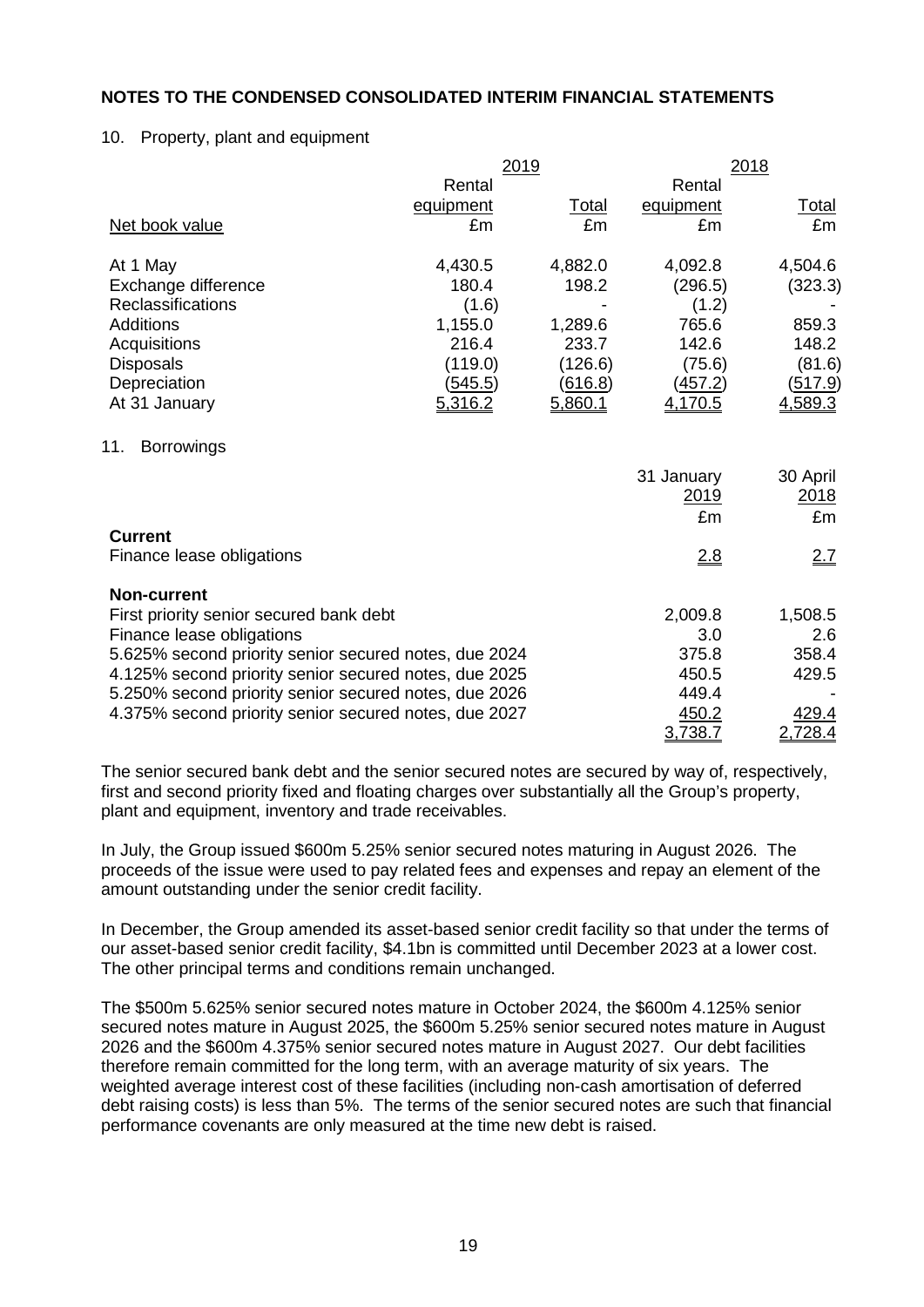### 11. Borrowings (continued)

There is one financial performance covenant under the first priority senior credit facility. That is the fixed charge ratio (comprising LTM EBITDA before exceptional items less LTM net capital expenditure paid in cash over the sum of scheduled debt repayments plus cash interest, cash tax payments and dividends paid in the last twelve months) which, must be equal to, or greater than, 1.0. This covenant does not apply when availability exceeds \$410m. The covenant ratio is calculated each quarter. At 31 January 2019, the fixed charge ratio exceeded the covenant requirement.

At 31 January 2019, availability under the senior secured bank facility was \$1,603m (\$1,115m at 30 April 2018), with an additional \$2,359m of suppressed availability, meaning that the covenant did not apply at 31 January 2019 and is unlikely to apply in forthcoming quarters.

#### Fair value of financial instruments

At 31 January 2019, the Group had no derivative financial instruments.

With the exception of the Group's second priority senior secured notes detailed in the table below, the carrying value of non-derivative financial assets and liabilities is considered to equate materially to their fair value.

|                                   |                | At 31 January 2019 |             | At 30 April 2018 |
|-----------------------------------|----------------|--------------------|-------------|------------------|
|                                   | <b>Book</b>    | Fair               | <b>Book</b> | Fair             |
|                                   | value          | value              | value       | value            |
|                                   | £m             | £m                 | £m          | £m               |
| - 5.625% senior secured notes     | 380.2          | 390.6              | 363.0       | 374.7            |
| - 4.125% senior secured notes     | 456.2          | 435.7              | 435.5       | 413.8            |
| - 5.250% senior secured notes     | 456.2          | 461.3              |             |                  |
| - 4.375% senior secured notes     | 456.2          | 432.3              | 435.5       | 407.2            |
|                                   | 1,748.8        | 1,719.9            | 1,234.0     | 1,195.7          |
| Deferred costs of raising finance | (22.9)         |                    | (16.7)      |                  |
|                                   | <u>1,725.9</u> | 19.9               |             | 1.195.           |

The fair value of the second priority senior secured notes has been calculated using quoted market prices at 31 January 2019.

#### 12. Share capital

Ordinary shares of 10p each:

|                       | 31 January    | 30 April           | 31 January   | 30 April    |
|-----------------------|---------------|--------------------|--------------|-------------|
|                       | 2019          | 2018               | <u> 2019</u> | 2018        |
|                       | <b>Number</b> | Number             | £m           | £m          |
| Issued and fully paid | 499,225,712   | <u>499,225,712</u> | <u>49.9</u>  | <u>49.9</u> |

During the period, the Company purchased 15.9m ordinary shares at a total cost of £331m under the share buyback programme announced in December 2017, which are held in treasury. At 31 January 2019, 23.7m (April 2018: 7.9m) shares were held by the Company and a further 1.6m (April 2018: 1.7m) shares were held by the Company's Employee Share Ownership Trust.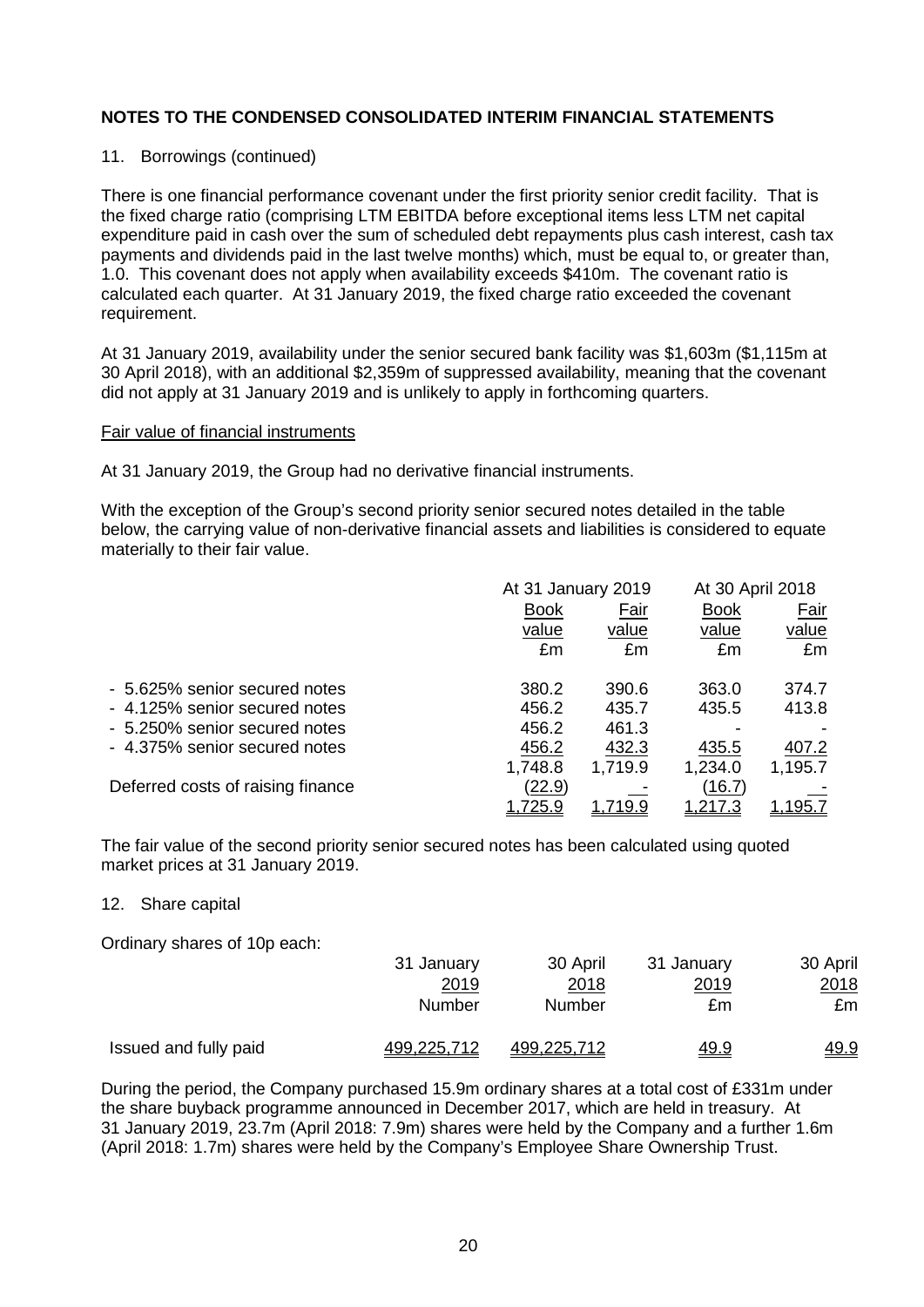13. Notes to the cash flow statement

|                                                            | Nine months to 31 January |               |
|------------------------------------------------------------|---------------------------|---------------|
|                                                            | <u>2019</u>               | <u> 2018 </u> |
|                                                            | £m                        | £m            |
| Cash flow from operating activities<br>a)                  |                           |               |
| Operating profit before exceptional items and amortisation | 999.4                     | 824.6         |
| Depreciation                                               | 616.8                     | 517.9         |
| EBITDA before exceptional items                            | 1,616.2                   | 1,342.5       |
| Profit on disposal of rental equipment                     | (21.8)                    | (8.3)         |
| Profit on disposal of other property, plant and equipment  | (0.8)                     | (0.9)         |
| Increase in inventories                                    | (7.0)                     | (1.2)         |
| Increase in trade and other receivables                    | (116.1)                   | (79.0)        |
| Increase in trade and other payables                       | 24.1                      | 21.9          |
| Exchange differences                                       | 0.1                       | 0.2           |
| Other non-cash movements                                   | 5.6                       | 5.2           |
| Cash generated from operations before exceptional items    |                           |               |
| and changes in rental equipment                            | 1. <u>500.3</u>           | 280.4         |

# b) Analysis of net debt

Net debt consists of total borrowings less cash and cash equivalents. Borrowings exclude accrued interest. Foreign currency denominated balances are translated to pounds sterling at rates of exchange ruling at the balance sheet date.

|                                                       | Non-cash movements |            |                |                    |           |               |
|-------------------------------------------------------|--------------------|------------|----------------|--------------------|-----------|---------------|
|                                                       | 1 May              | Cash       | Exchange       | Debt               | Other     | 31 January    |
|                                                       | 2018               | flow       | movement       | acquired           | movements | 2019          |
|                                                       | £m                 | £m         | £m             | £m                 | £m        | £m            |
| Short-term borrowings                                 | 2.7                | (8.2)      |                | 7.9                | 0.4       | 2.8           |
| Long-term borrowings<br><b>Total liabilities from</b> | 2,728.4            | 869.3      | 106.1          | 20.5               | 14.4      | 3,738.7       |
| financing activities<br>Cash and cash                 | 2,731.1            | 861.1      | 106.1          | 28.4               | 14.8      | 3,741.5       |
| equivalents                                           | <u>(19.1)</u>      | <u>2.6</u> | (0.2)          |                    |           | <u>(16.7)</u> |
| Net debt                                              | 2,712.0            | 863.7      | 105.9          | <u>28.4</u>        | 14.8      | 3,724.8       |
|                                                       |                    |            |                | Non-cash movements |           |               |
|                                                       | 1 May              | Cash       | Exchange       | Debt               | Other     | 31 January    |
|                                                       | 2017               | flow       | movement       | acquired           | movements | 2018          |
|                                                       | £m                 | £m         | £m             | £m                 | £m        | £m            |
| Short-term borrowings                                 | 2.6                | (41.8)     |                | 40.7               | 1.1       | 2.6           |
| Long-term borrowings<br><b>Total liabilities from</b> | 2,531.4            | 317.1      | <u>(213.2)</u> |                    | (0.7)     | 2,634.6       |
| financing activities<br>Cash and cash                 | 2,534.0            | 275.3      | (213.2)        | 40.7               | 0.4       | 2,637.2       |
| equivalents                                           | (6.3)              | (2.7)      | 0.3            |                    |           | <u>(8.7)</u>  |
| Net debt                                              | 2,527.7            | 272.6      | (212.9)        | <u>40.7</u>        | 0.4       | 2,628.5       |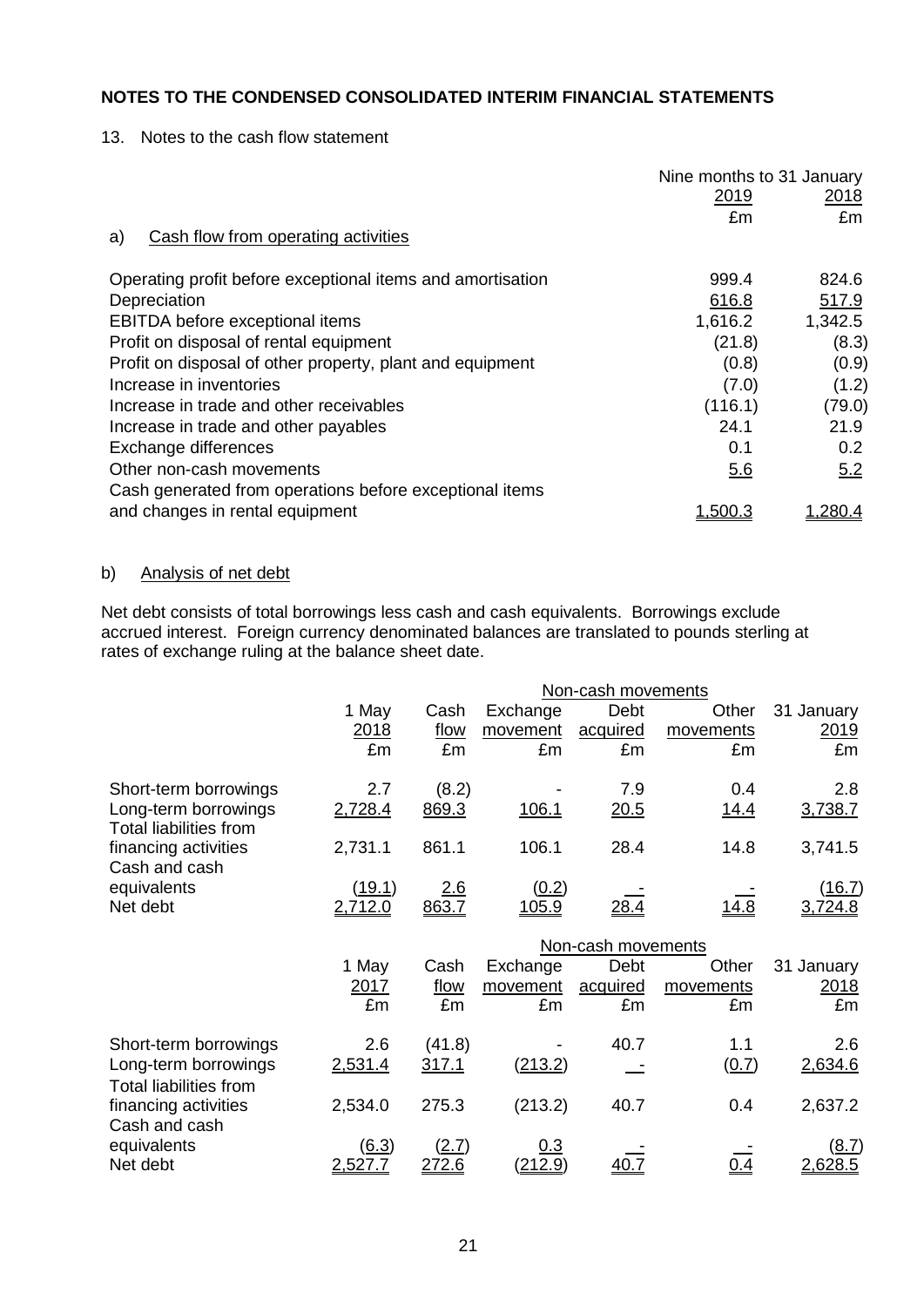- 13. Notes to the cash flow statement (continued)
- b) Analysis of net debt (continued)

Details of the Group's cash and debt are given in note 11 and the Review of Third Quarter, Balance Sheet and Cash Flow accompanying these condensed consolidated interim financial statements.

c) Acquisitions

|                              |       | Nine months to 31 January |  |  |
|------------------------------|-------|---------------------------|--|--|
|                              | 2019  | 2018                      |  |  |
|                              | £m    | £m                        |  |  |
| Cash consideration paid:     |       |                           |  |  |
| - acquisitions in the period | 458.9 | 274.3                     |  |  |
| - contingent consideration   | 1.9   | 7.8                       |  |  |
|                              | 460.8 | <u>282.1</u>              |  |  |

During the period, 19 businesses were acquired with cash paid of £459m (2018: £274m), after taking account of net cash acquired of £2m. Further details are provided in note 14.

Contingent consideration of £2m (2018: £8m) was paid relating to prior year acquisitions.

### 14. Acquisitions

During the period, the following acquisitions were completed:

- i) On 1 June 2018, Sunbelt Canada acquired the entire share capital of Voisin's Equipment Rental Ltd. and Universal Rental Services Limited (together 'Voisin's') for an aggregate cash consideration of £18m (C\$32m) with contingent consideration of up to £1m (C\$2.5m), payable over the next year, depending on revenue meeting or exceeding certain thresholds. Including acquired debt, the total cash consideration was £44m (C\$76m). Voisin's is a general equipment rental business in Ontario, Canada.
- ii) On 29 June 2018, A-Plant acquired the entire share capital of Astra Site Services Limited ('Astra') for a cash consideration of £6m. Including acquired debt, the total cash consideration was £7m. Astra is a hydraulic attachment rental business.
- iii) On 3 July 2018, Sunbelt Canada acquired the entire share capital of Richlock Rentals Ltd. ('Richlock') for a cash consideration of £7m (C\$13m). Richlock is a general equipment rental business in British Columbia, Canada.
- iv) On 17 July 2018, Sunbelt US acquired the business and assets of Wistar Equipment, Inc. ('Wistar') for a cash consideration of £18m (\$23m). Wistar is an industrial power rental business in New Jersey.
- v) On 20 July 2018, Sunbelt US acquired the entire share capital of Blagrave No 2 Limited, the parent company of Mabey, Inc. ('Mabey') for a cash consideration of £70m (\$93m). Mabey is a ground protection and trench shoring business on the east coast of the US.
- vi) On 8 August 2018, Sunbelt US acquired the business and assets of Berry Holdings, LLC, trading as Taylor Rental Center ('Taylor'), for a cash consideration of £1m (\$1m). Taylor is a general equipment rental business in Ohio.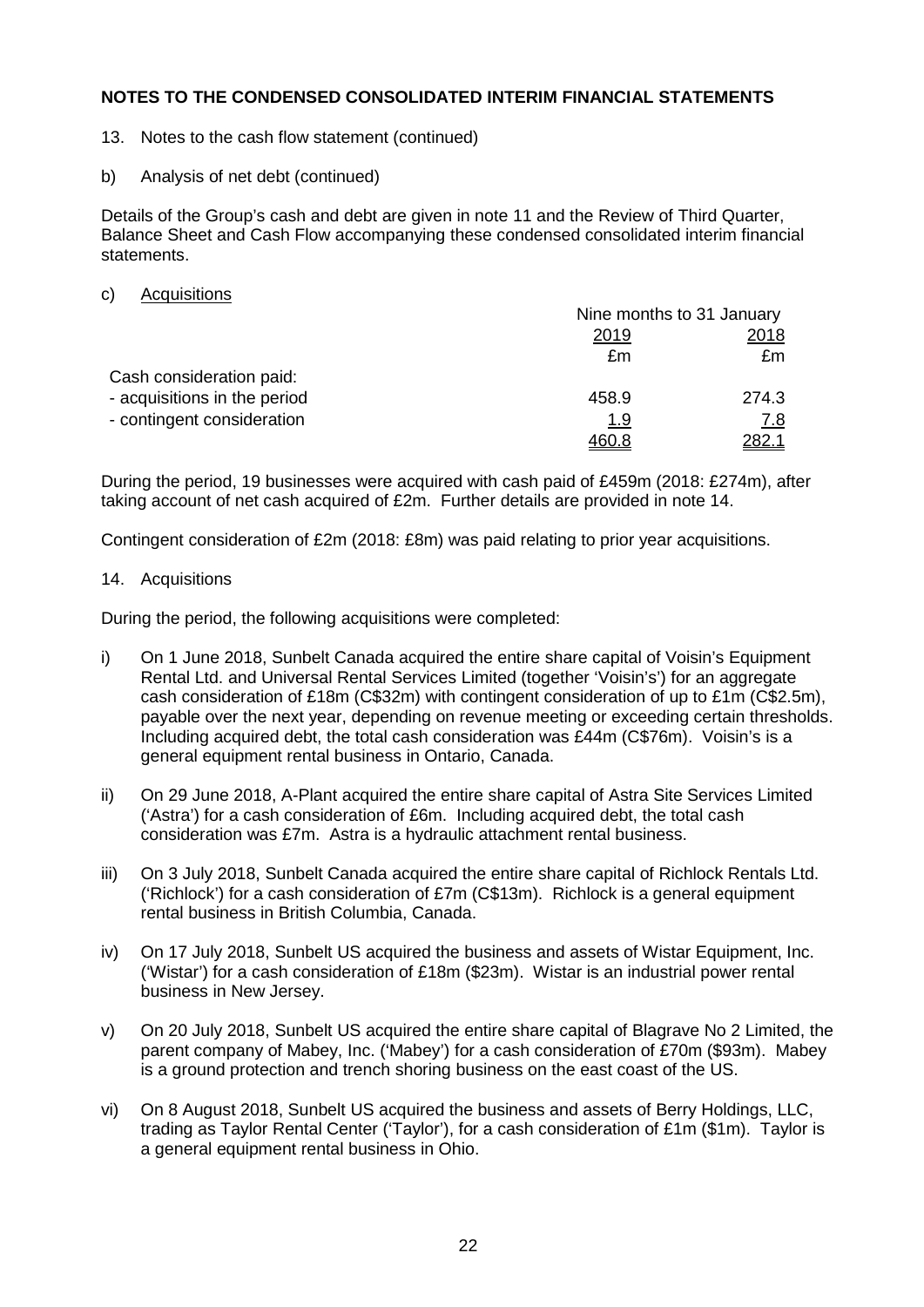- 14. Acquisitions (continued)
- vii) On 13 August 2018, Sunbelt US acquired the business and assets of Interstate Aerials, LLC ('Interstate') for a cash consideration of £161m (\$206m). Interstate is a general equipment rental business in Philadelphia and northern New Jersey.
- viii) On 5 September 2018, Sunbelt US acquired the business and assets of Equipment 4 Rent ('E4R') for a cash consideration of £13m (\$17m), with contingent consideration of up to £0.4m (\$0.5m), payable over the next year, depending on revenue meeting or exceeding certain thresholds. E4R is a general equipment rental business in Massachusetts.
- ix) On 25 September 2018, Sunbelt US acquired the business and assets of Gauer Service & Supply Company ('Gauer') for a cash consideration of £1m (\$1m). Gauer is a general equipment rental business in Ohio.
- x) On 28 September 2018, Sunbelt US acquired the business and assets of Midwest High Reach, Inc. ('MHR') for a cash consideration of £34m (\$45m). MHR is a general equipment rental business in Illinois.
- xi) On 1 October 2018, Sunbelt Canada acquired the business and assets of 2231147 Ontario Inc., trading as Innovative Industrial Solutions ('Innovative'), for a cash consideration of £2m (C\$4m). Innovative is a flooring solutions rental business in Ontario, Canada.
- xii) On 17 October 2018, Sunbelt Canada acquired the business and assets of Patcher Energy Management Ltd. ('Patcher') for a cash consideration of £4m (C\$7m). Patcher is a temporary power rental business in Alberta, Canada.
- xiii) On 1 November 2018, A-Plant acquired the entire share capital of Precision Geomatics Limited ('Precision') for a cash consideration of £4m. Precision is a survey equipment hire business.
- xiv) On 1 November 2018, Sunbelt US acquired the business and assets of Apex Pump & Equipment LLC ('Apex') for a cash consideration of £79m (\$103m) with contingent consideration of up to £12m (\$15m), payable over the next three years, depending on EBITDA meeting or exceeding certain thresholds. Apex is a pump business in Texas.
- xv) On 1 November 2018, Sunbelt Canada acquired the business and assets of Full Impact Enterprises Ltd., trading as GWG Rentals ('GWG Rentals') for a cash consideration of £4m (C\$6m). GWG Rentals is a general equipment rental business in British Columbia, Canada.
- xvi) On 8 November 2018, Sunbelt US acquired the business and assets of Underground Safety Equipment, LLC ('USE') for a cash consideration of £25m (\$33m) with contingent consideration of up to £5m (\$6m), payable over the next two years, depending on EBITDA meeting or exceeding certain thresholds. USE is a trench shoring business operating in Colorado, Utah, Tennessee and Texas.
- xvii) On 30 November 2018, A-Plant acquired the entire share capital of Hoist It Limited ('Hoist It') for a cash consideration of £4m. Including acquired debt, the total cash consideration was £5m. Hoist It is a specialist provider of lifting solutions.
- xviii) On 11 January 2019, Sunbelt US acquired the business and assets of Hull Brothers Rental, Inc. ('Hull Brothers') for a cash consideration of £10m (\$12m). Hull Brothers is a general equipment rental business in Michigan.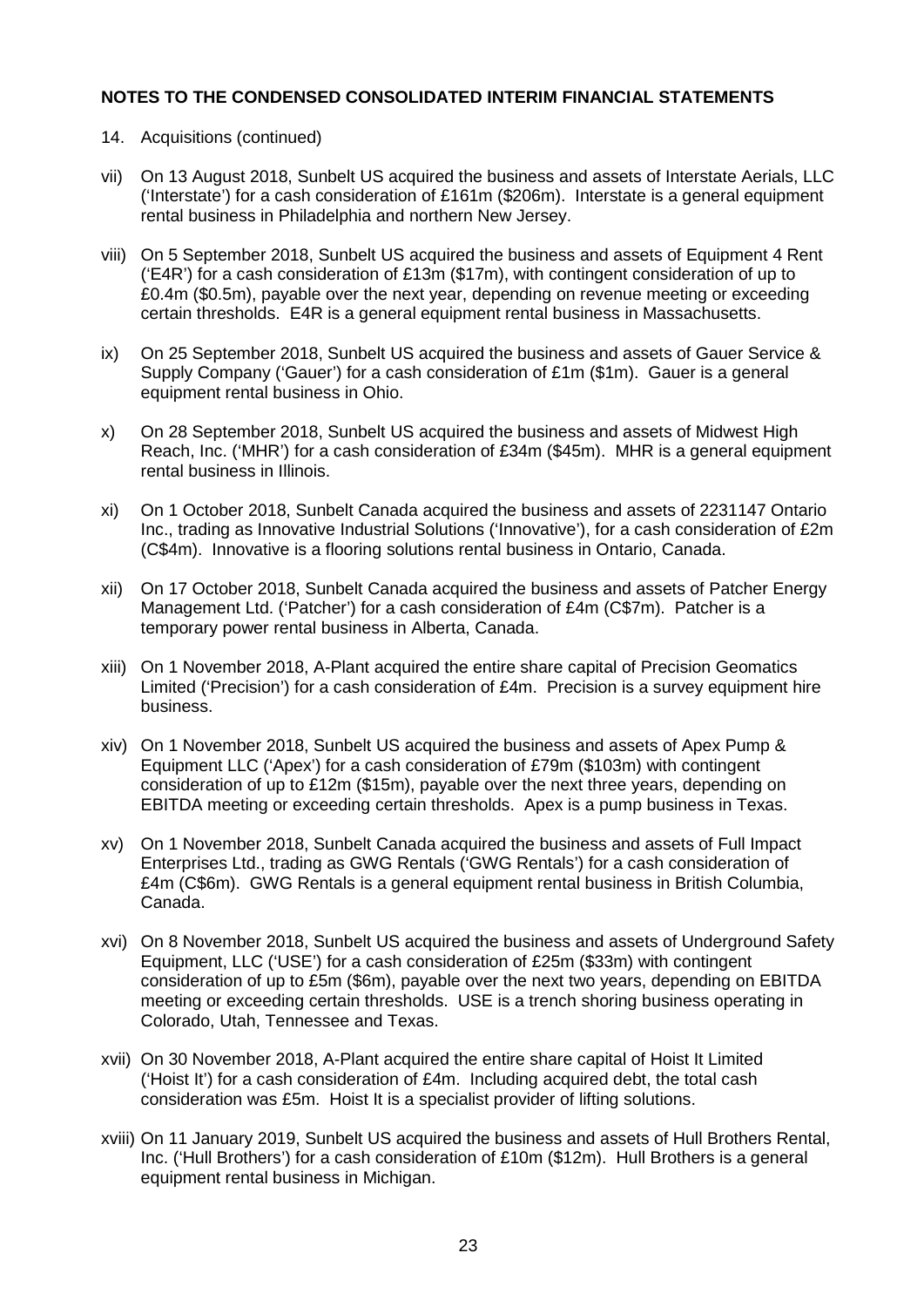- 14. Acquisitions (continued)
- xix) On 28 January 2019, Sunbelt US acquired the business and assets of Koslowski Rentals, Inc., trading as A Rental Center ('A Rental') for a cash consideration of £1m (\$1m). A Rental is a general equipment rental business in California.

The following table sets out the fair value of the identifiable assets and liabilities acquired by the Group. The fair values have been determined provisionally at the balance sheet date.

|                                                       | Fair value |
|-------------------------------------------------------|------------|
|                                                       | to Group   |
|                                                       | £m         |
| Net assets acquired                                   |            |
| Trade and other receivables                           | 39.5       |
| Inventory                                             | 4.8        |
| Property, plant and equipment                         |            |
| - rental equipment                                    | 215.3      |
| - other assets                                        | 17.3       |
| Creditors                                             | (10.6)     |
| Debt                                                  | (28.4)     |
| <b>Current tax</b>                                    | (0.3)      |
| Deferred tax                                          | (19.3)     |
| Intangible assets (non-compete agreements,            |            |
| brand names and customer relationships)               | 77.3       |
|                                                       | 295.6      |
| Consideration:                                        |            |
| - cash paid and due to be paid (net of cash acquired) | 462.6      |
| - contingent consideration payable in cash            | 17.2       |
|                                                       | 479.8      |
|                                                       |            |

# Goodwill and the control of the control of the control of the control of the control of the control of the control of the control of the control of the control of the control of the control of the control of the control of

The goodwill arising can be attributed to the key management personnel and workforce of the acquired businesses and to the synergies and other benefits the Group expects to derive from the acquisitions. The synergies and other benefits include elimination of duplicate costs, improving utilisation of the acquired rental fleet, using the Group's financial strength to invest in the acquired business and drive improved returns through a semi-fixed cost base and the application of the Group's proprietary software to optimise revenue opportunities. £139m of the goodwill is expected to be deductible for income tax purposes.

The fair value of trade receivables at acquisition was £40m. The gross contractual amount for trade receivables due was £42m, net of a £2m provision for debts which may not be collected.

Due to the operational integration of acquired businesses with Sunbelt US, Sunbelt Canada and A-Plant post acquisition, in particular due to the merger of some stores, the movement of rental equipment between stores and investment in the rental fleet, it is not practical to report the revenue and profit of the acquired businesses post acquisition.

The revenue and operating profit of these acquisitions from 1 May 2018 to their date of acquisition was not material.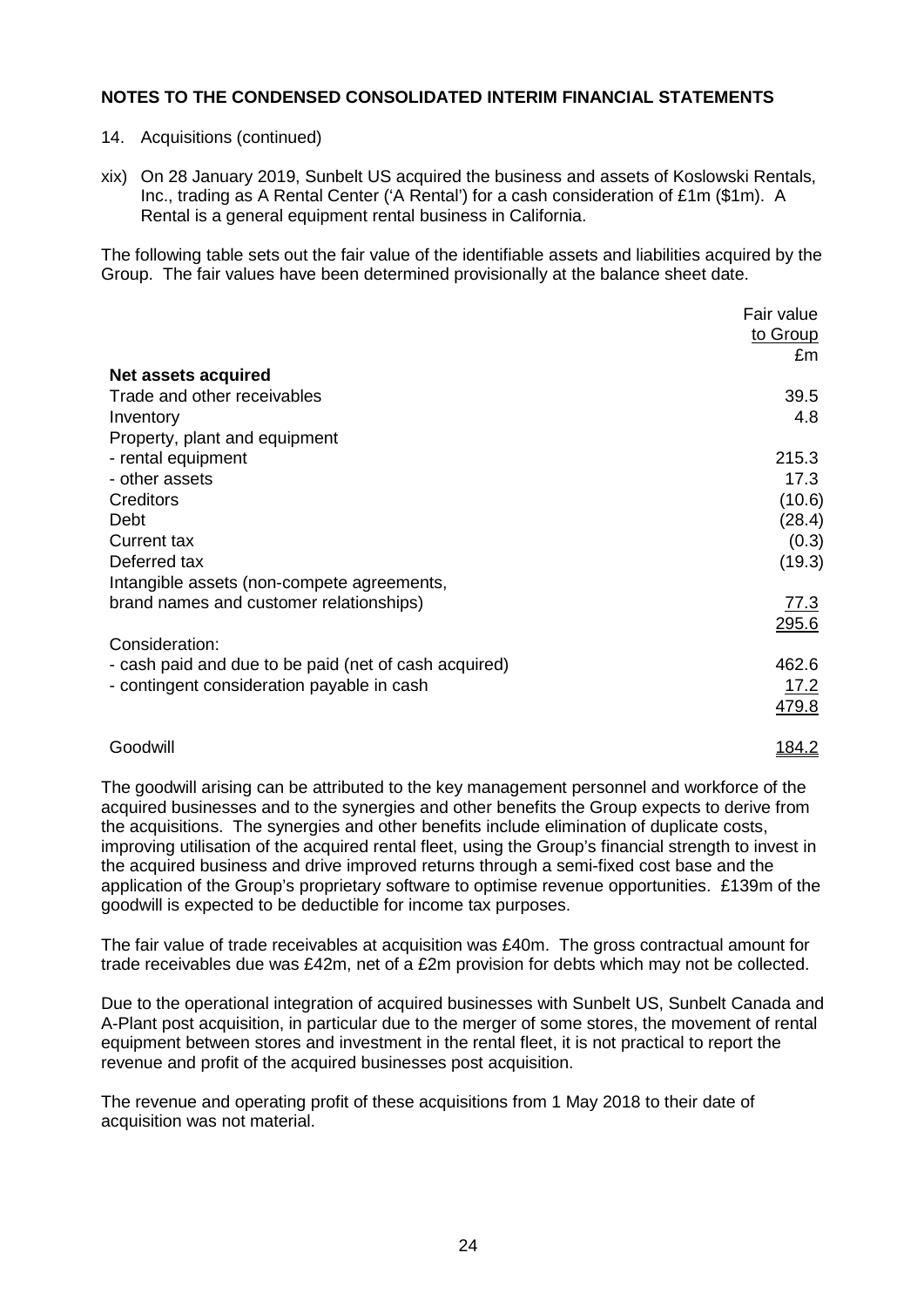### 15. Contingent liabilities

The Group is subject to periodic legal claims in the ordinary course of its business, none of which is expected to have a material impact on the Group's financial position.

In October 2017, the European Commission opened a state aid investigation into the Group Financing Exemption in the UK controlled foreign company ('CFC') legislation. In common with other UK-based international companies, the Group may be affected by the outcome of this investigation and is therefore monitoring developments. If the preliminary findings of the European Commission's investigations into the UK legislation are upheld, we have estimated the Group's maximum potential liability to be £34m as at 31 January 2019. Based on the current status of the investigation, we have concluded that no provision is required in relation to this amount.

16. Events after the balance sheet date

Since the balance sheet date, the Group has completed three acquisitions as follows:

- i) On 8 February 2019, Sunbelt US acquired the business and assets of Temp Air, Inc. ('Temp Air') for a cash consideration of £92m (\$119m). Temp Air is a climate control business operating across 13 markets within the US.
- ii) On 8 February 2019, Sunbelt US acquired the business and assets of Baystate Equipment & Rental Sales Co., Inc. ('Baystate') for a cash consideration of £9m (\$11m). Baystate is a general equipment business in Massachusetts.
- iii) On 15 February 2019, Sunbelt US acquired the business and assets of Bat's Inc., trading as Harper Car and Truck Rental of Hawaii ('Harper') for a cash consideration of £3m (\$4m). Harper will operate as a general equipment business in Hawaii.

The initial accounting for these acquisitions is incomplete. Had these acquisitions taken place on 1 May 2018, their contribution to revenue and operating profit would not have been material.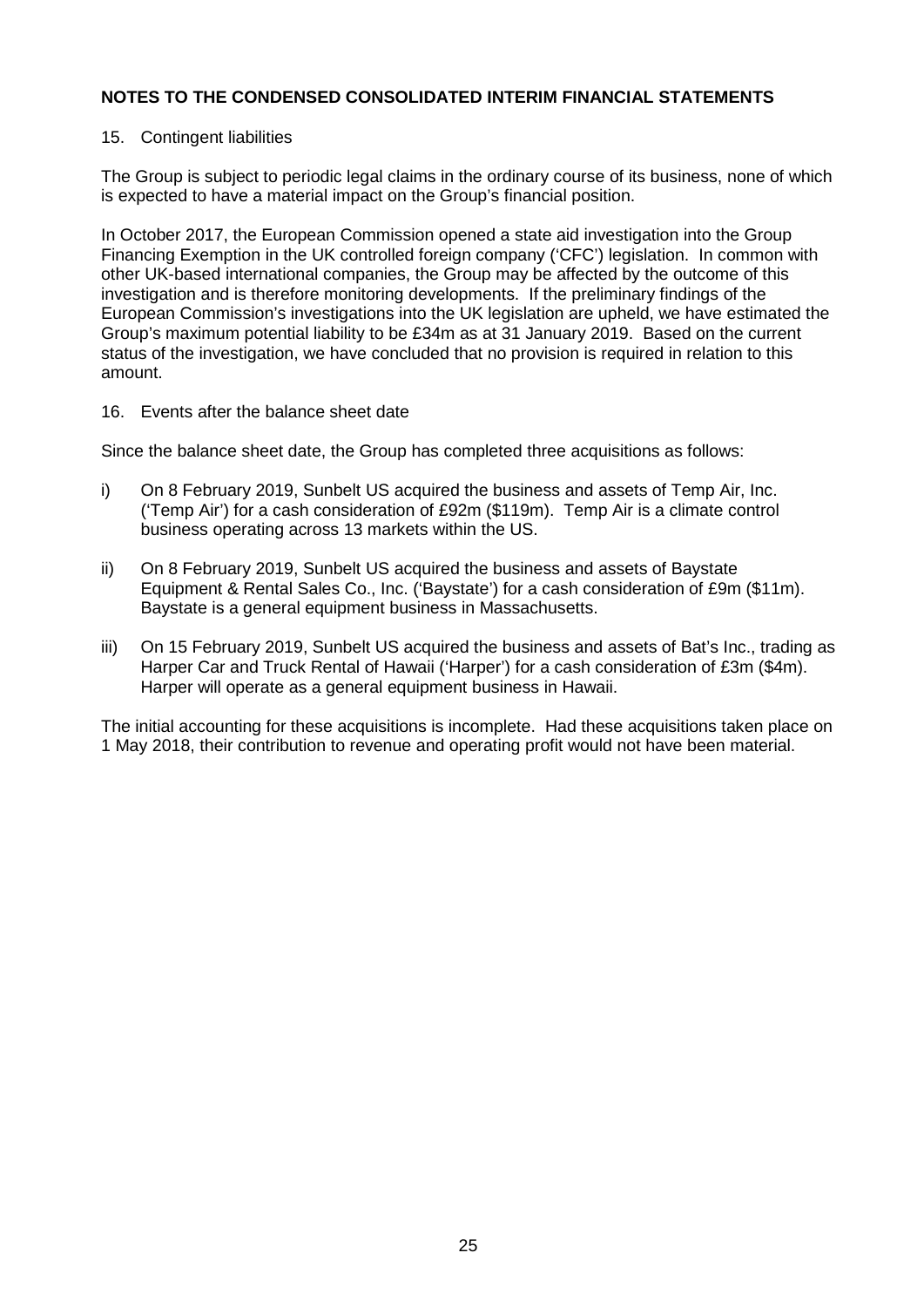# **REVIEW OF THIRD QUARTER, BALANCE SHEET AND CASH FLOW**

### **Third quarter**

|                                           |                | Revenue     |             | <b>EBITDA</b> | Operating profit |             |
|-------------------------------------------|----------------|-------------|-------------|---------------|------------------|-------------|
|                                           | <u>2019</u>    | <u>2018</u> | <u>2019</u> | 2018          | <u>2019</u>      | <u>2018</u> |
| Sunbelt US in \$m                         | <u>1,258.9</u> | 1,034.3     | 598.4       | <u>491.8</u>  | 363.0            | 298.2       |
| Sunbelt Canada in C\$m                    | 89.3           | 69.9        | 29.0        | 22.6          | <u> 11.1</u>     | 12.3        |
| Sunbelt US in £m                          | 981.2          | 766.1       | 466.9       | 363.6         | 283.7            | 220.0       |
| A-Plant                                   | 109.9          | 108.9       | 36.9        | 35.8          | 10.5             | 10.0        |
| Sunbelt Canada in £m                      | 52.3           | 41.1        | 17.0        | 13.3          | 6.5              | 7.2         |
| Group central costs                       |                |             | (3.4)       | (3.9)         | (3.5)            | (3.9)       |
|                                           | <u>1,143.4</u> | 916.1       | 517.4       | 408.8         | 297.2            | 233.3       |
| Net financing costs                       |                |             |             |               | (42.9)           | (28.2)      |
| <b>Profit before amortisation and tax</b> |                |             |             |               | 254.3            | 205.1       |
| Amortisation                              |                |             |             |               | (13.4)           | (10.8)      |
| Profit before taxation                    |                |             |             |               | <u> 240.9</u>    | 194.3       |
| <b>Margins</b>                            |                |             |             |               |                  |             |
| <b>Sunbelt US</b>                         |                |             | 47.5%       | 47.6%         | 28.8%            | 28.8%       |
| A-Plant                                   |                |             | 33.6%       | 32.9%         | 9.5%             | 9.2%        |
| Sunbelt Canada                            |                |             | 32.4%       | 32.3%         | 12.4%            | 17.6%       |
| Group                                     |                |             | 45.2%       | 44.6%         | 26.0%            | 25.5%       |

Group revenue increased 25% to £1,143m in the third quarter (2018: £916m) with a strong performance in the US and Canada. This revenue growth, combined with continued focus on operational efficiency, generated underlying profit before tax of £254m (2018: £205m).

As for the nine months, the Group's growth was driven by strong organic growth supplemented by bolt-on acquisitions. Sunbelt US's revenue growth for the quarter can be analysed as follows:

|                                      |        | <u>\$m</u>       |
|--------------------------------------|--------|------------------|
| 2018 rental only revenue             |        | 775              |
| Organic (same-store and greenfields) | $+15%$ | 113              |
| Bolt-ons since 1 November 2017       | $+5%$  | $\underline{45}$ |
| 2019 rental only revenue             | $+20%$ | 933              |
| Ancillary revenue                    | $+19%$ | 231              |
| 2019 rental revenue                  | $+20%$ | 1,164            |
| Sales revenue                        | $+44%$ | 95               |
| 2019 total revenue                   | $+22%$ | <u>259, ا</u>    |

Sunbelt US's organic growth of 15% is well in excess of that of the rental market as we continue to take market share. In addition, bolt-ons have contributed a further 5% growth as we execute our long-term structural growth strategy of expanding our geographic footprint and our specialty businesses. Total rental only revenue growth of 20% was driven by an increase in fleet on rent.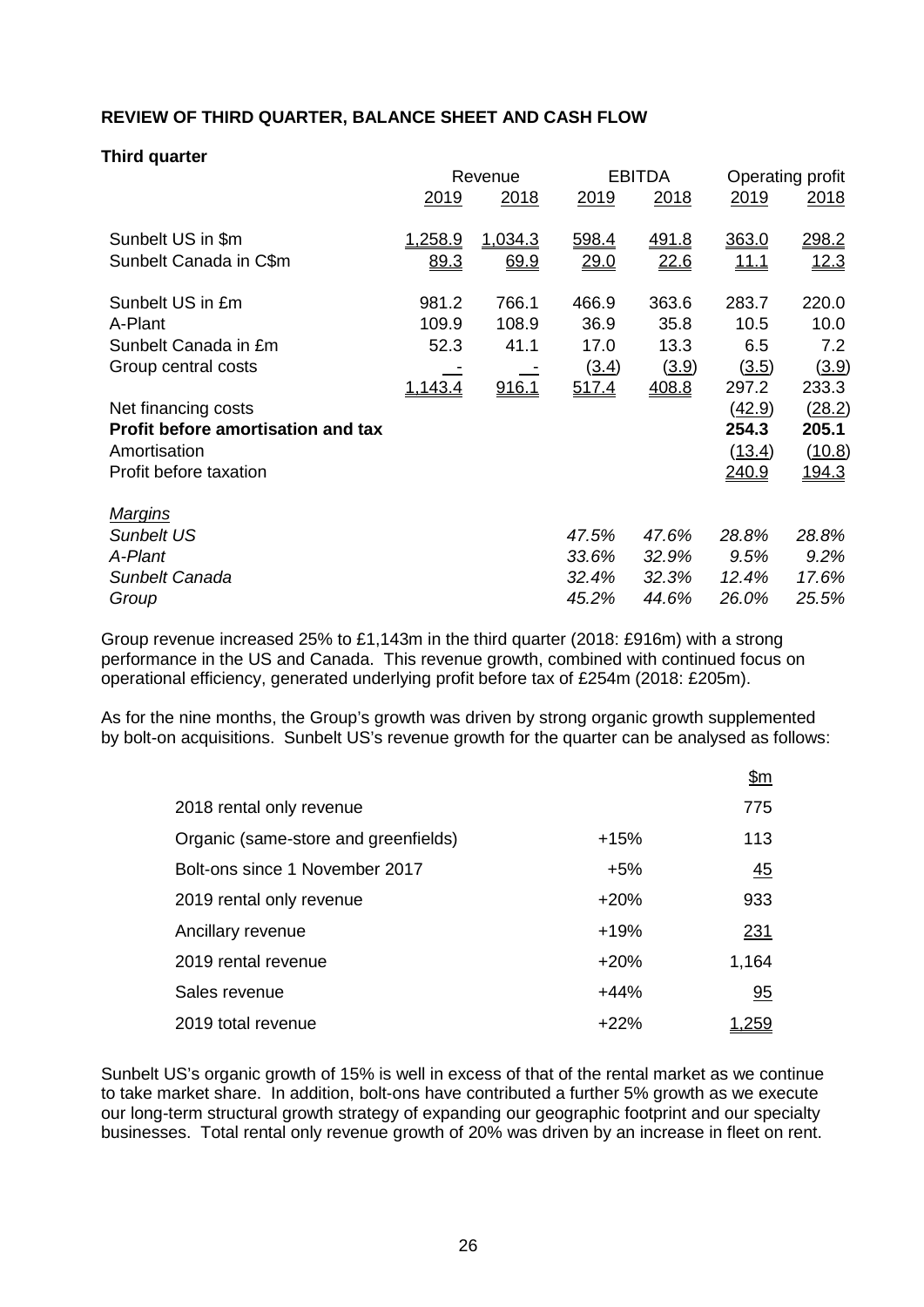A-Plant generated rental only revenue up 4% at £83m (2018: £80m) in the quarter. This represented increased fleet on rent and better yield than a year ago. The principal driver of yield was product mix.

Sunbelt Canada delivered revenue of C\$89m (2018: C\$70m) in the quarter.

Group operating profit increased 27% to £297m (2018: £233m). Net financing costs were £43m (2018: £28m), reflecting a higher average interest rate and higher average debt levels. As a result, Group profit before amortisation of intangibles and taxation was £254m (2018: £205m). After amortisation of £13m (2018: £11m), the statutory profit before taxation was £241m (2018: £194m).

### **Balance sheet**

### Fixed assets

Capital expenditure in the nine months totalled £1,290m (2018: £859m) with £1,155m invested in the rental fleet (2018: £766m). Expenditure on rental equipment was 90% of total capital expenditure with the balance relating to the delivery vehicle fleet, property improvements and IT equipment. Capital expenditure by division was:

|                                                         | Replacement | 2019<br>Growth | Total        | 2018<br><b>Total</b> |
|---------------------------------------------------------|-------------|----------------|--------------|----------------------|
| Sunbelt US in \$m<br>Sunbelt Canada in C\$m             | 362.1       | 938.9          | 1,301.0      | 874.8                |
|                                                         | 34.3        | <u>117.1</u>   | <u>151.4</u> | 58.Z                 |
| Sunbelt US in £m                                        | 275.3       | 713.9          | 989.2        | 615.2                |
| A-Plant                                                 | 41.2        | 37.0           | 78.2         | 116.8                |
| Sunbelt Canada in £m                                    | <u>19.8</u> | 67.8           | 87.6         | 33.6                 |
| Total rental equipment                                  | 336.3       | 818.7          | 1,155.0      | 765.6                |
| Delivery vehicles, property improvements & IT equipment |             |                | 134.6        | 93.7                 |
| <b>Total additions</b>                                  |             |                | 1,289.6      | <u>859.3</u>         |

In a strong US rental market, \$939m of rental equipment capital expenditure was spent on growth while \$362m was invested in replacement of existing fleet. The growth proportion is estimated on the basis of the assumption that replacement capital expenditure in any period is equal to the original cost of equipment sold.

The average age of the Group's serialised rental equipment, which constitutes the substantial majority of our fleet, at 31 January 2019 was 32 months (2018: 32 months) on a net book value basis. Sunbelt US's fleet had an average age of 32 months (2018: 32 months), A-Plant's fleet had an average age of 36 months (2018: 31 months) and Sunbelt Canada's fleet had an average age of 28 months (2018: 27 months).

|                                             |                 | Rental fleet at original cost |              | LTM rental          | LTM<br>dollar | _TM<br>physical   |
|---------------------------------------------|-----------------|-------------------------------|--------------|---------------------|---------------|-------------------|
|                                             | 31 January 2019 | 30 April 2018                 | LTM average  | revenue             | utilisation   | utilisation       |
| Sunbelt US in \$m<br>Sunbelt Canada in C\$m | 8,867<br>656    | 7,552<br><u>394</u>           | 8,085<br>526 | 4,437<br>268        | 55%<br>51%    | <u>71%</u><br>60% |
| Sunbelt US in £m<br>A-Plant                 | 6.741<br>910    | 5.482<br>862                  | 6,092<br>882 | 3.344<br>415        | 55%<br>47%    | 71%<br>69%        |
| Sunbelt Canada in £m                        | 380<br>8,031    | 223<br>6,567                  | 304<br>7,278 | <u>155</u><br>3,914 | 51%           | 60%               |

Dollar utilisation was 55% at Sunbelt US (2018: 55%), 47% at A-Plant (2018: 49%) and 51% at Sunbelt Canada (2018: 58%). The Sunbelt US dollar utilisation is in line with where it was a year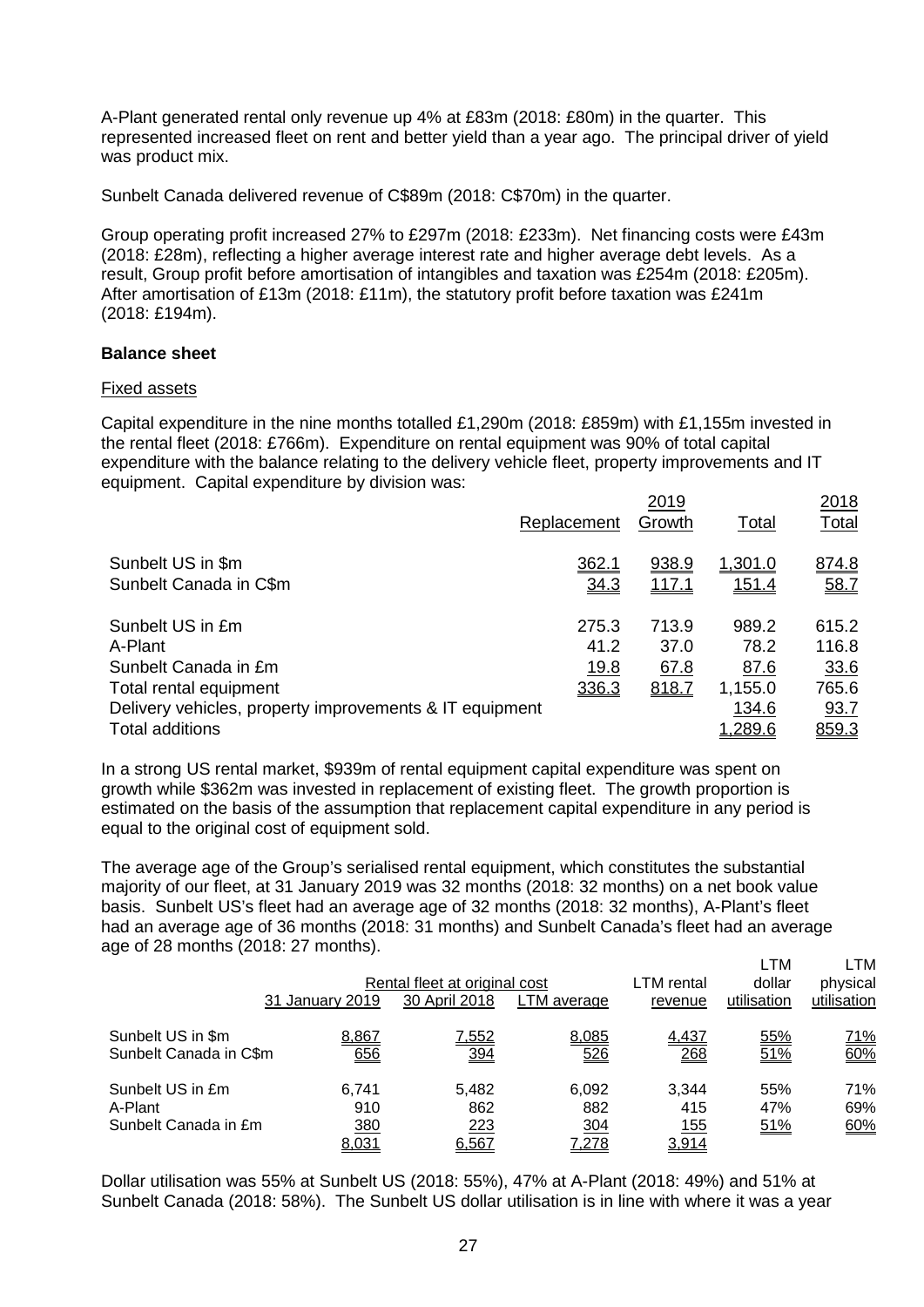ago as the drag effect of yield and the increased cost of fleet has moderated. The lower A-Plant dollar utilisation reflects the drag effect of yield while Sunbelt Canada reflects the mix of the business with a full year of CRS and the impact of the lower dollar utilisation Voisin's business. Physical utilisation at Sunbelt US was 71% (2018: 72%), 69% at A-Plant (2018: 68%) and 60% at Sunbelt Canada.

### Trade receivables

Receivable days at 31 January 2019 were 56 days (2018: 54 days). The bad debt charge for the last twelve months ended 31 January 2019 as a percentage of total turnover was 0.6% (2018: 0.7%). Trade receivables at 31 January 2019 of £729m (2018: £539m) are stated net of allowances for bad debts and credit notes of £59m (2018: £47m) with the allowance representing 7.5% (2018: 8.1%) of gross receivables.

### Trade and other payables

Group payable days were 53 days in 2019 (2018: 53 days) with capital expenditure related payables, which have longer payment terms, totalling £130m (2018: £99m). Payment periods for purchases other than rental equipment vary between seven and 60 days and for rental equipment between 30 and 120 days.

### **Cash flow and net debt**

|                                                                                                                                                                                                                      | 2019<br>£m                                             | Nine months to<br>31 January<br><u>2018</u><br>£m     | LTM to<br>31 January<br><u>2019</u><br>£m                | Year to<br>30 April<br><u>2018</u><br>£m                |
|----------------------------------------------------------------------------------------------------------------------------------------------------------------------------------------------------------------------|--------------------------------------------------------|-------------------------------------------------------|----------------------------------------------------------|---------------------------------------------------------|
| <b>EBITDA before exceptional items</b>                                                                                                                                                                               | 1,616.2                                                | 1,342.5                                               | 2,006.8                                                  | 1,733.1                                                 |
| Cash inflow from operations before exceptional<br>items and changes in rental equipment<br>Cash conversion ratio*                                                                                                    | 1,500.3<br>92.8%                                       | 1,280.4<br>95.4%                                      | 1,901.1<br>94.7%                                         | 1,681.2<br>97.0%                                        |
| Replacement rental capital expenditure<br>Payments for non-rental capital expenditure<br>Rental equipment disposal proceeds<br>Other property, plant and equipment disposal proceeds<br>Tax (net)<br>Financing costs | (379.3)<br>(134.3)<br>128.1<br>7.8<br>(34.0)<br>(80.8) | (300.5)<br>(99.4)<br>111.8<br>6.4<br>(86.4)<br>(68.0) | (454.6)<br>(176.1)<br>168.1<br>10.3<br>(45.2)<br>(122.8) | (375.8)<br>(141.2)<br>151.8<br>8.9<br>(97.6)<br>(110.0) |
| Cash inflow before growth capex and                                                                                                                                                                                  |                                                        |                                                       |                                                          |                                                         |
| payment of exceptional costs<br>Growth rental capital expenditure                                                                                                                                                    | 1,007.8<br>(935.8)                                     | 844.3<br>(639.7)                                      | 1,280.8<br>(1,002.0)                                     | 1,117.3<br>(705.9)                                      |
| <b>Exceptional costs</b><br>Free cash flow<br><b>Business acquisitions</b>                                                                                                                                           | 72.0<br>(460.8)                                        | (25.2)<br>179.4<br>(282.1)                            | 278.8<br>(537.7)                                         | (25.2)<br>386.2<br>(359.0)                              |
| <b>Total cash (absorbed)/generated</b>                                                                                                                                                                               | (388.8)                                                | (102.7)                                               | (258.9)                                                  | 27.2                                                    |
| <b>Dividends</b>                                                                                                                                                                                                     | (133.3)                                                | (113.2)                                               | (160.6)                                                  | (140.5)                                                 |
| Purchase of own shares by the Company                                                                                                                                                                                | (327.4)                                                | (46.5)                                                | (439.1)                                                  | (158.2)                                                 |
| Purchase of own shares by the ESOT                                                                                                                                                                                   | (14.2)                                                 | (10.2)                                                | (14.2)                                                   | (10.2)                                                  |
| Increase in net debt due to cash flow                                                                                                                                                                                | (863.7)                                                | <u>(272.6)</u>                                        | (872.8)                                                  | <u>(281.7)</u>                                          |

\* Cash inflow from operations before exceptional items and changes in rental equipment as a percentage of EBITDA before exceptional items.

Cash inflow from operations before payment of exceptional costs and the net investment in the rental fleet increased by 17% to £1,500m. The nine month cash conversion ratio was 93% (2018: 95%).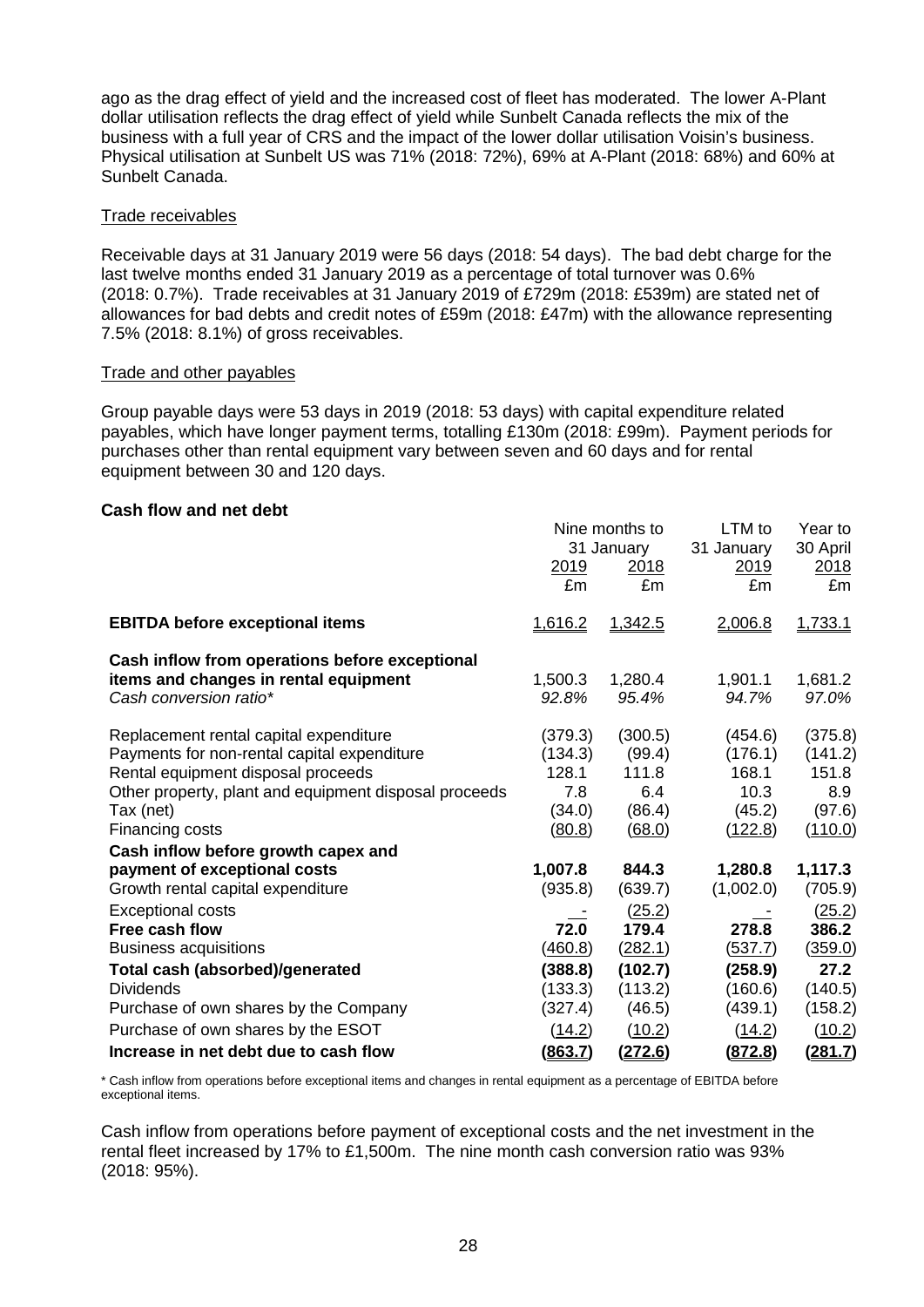Total payments for capital expenditure (rental equipment and other PPE) in the nine months were £1,449m (2018: £1,040m). Disposal proceeds received totalled £136m (2018: £118m), giving net payments for capital expenditure of £1,313m in the period (2018: £922m). Financing costs paid totalled £81m (2018: £68m) while tax payments were £34m (2018: £86m). Financing costs paid typically differ from the charge in the income statement due to the timing of interest payments in the year and non-cash interest charges. The exceptional costs incurred in the prior year represent the amounts paid to settle the interest and call premium due on the \$900m senior secured notes which were satisfied and discharged in August 2017.

Accordingly, in the nine months the Group generated £1,008m (2018: £844m) of net cash before discretionary investments made to enlarge the size and hence earning capacity of its rental fleet and on acquisitions. After growth capital expenditure and payment of exceptional costs, there was a free cash inflow of £72m (2018: £179m) and, after acquisition expenditure of £461m (2018: £282m), a net cash outflow of £389m (2018: £103m), before returns to shareholders.

#### Net debt

|                                                       | 31 January |                | 30 April       |
|-------------------------------------------------------|------------|----------------|----------------|
|                                                       | 2019       | 2018           | 2018           |
|                                                       | £m         | £m             | £m             |
| First priority senior secured bank debt               | 2,009.8    | 1,453.3        | 1,508.5        |
| Finance lease obligations                             | 5.8        | 5.1            | 5.3            |
| 5.625% second priority senior secured notes, due 2024 | 375.8      | 347.0          | 358.4          |
| 4.125% second priority senior secured notes, due 2025 | 450.5      | 415.9          | 429.5          |
| 5.250% second priority senior secured notes, due 2026 | 449.4      |                |                |
| 4.375% second priority senior secured notes, due 2027 | 450.2      | 415.9          | 429.4          |
|                                                       | 3,741.5    | 2,637.2        | 2,731.1        |
| Cash and cash equivalents                             | (16.7)     | (8.7)          | (19.1)         |
| Total net debt                                        | 3,724.8    | <u>2,628.5</u> | <u>2,712.0</u> |

Net debt at 31 January 2019 was £3,725m with the increase since 30 April 2018 reflecting the net cash outflow set out above and the impact of weaker sterling (£106m). The Group's EBITDA for the twelve months ended 31 January 2019 was £2,007m and the ratio of net debt to EBITDA was 1.8 times at 31 January 2019 (2018: 1.6 times) on a constant currency basis and 1.9 times (2018: 1.5 times) on a reported basis.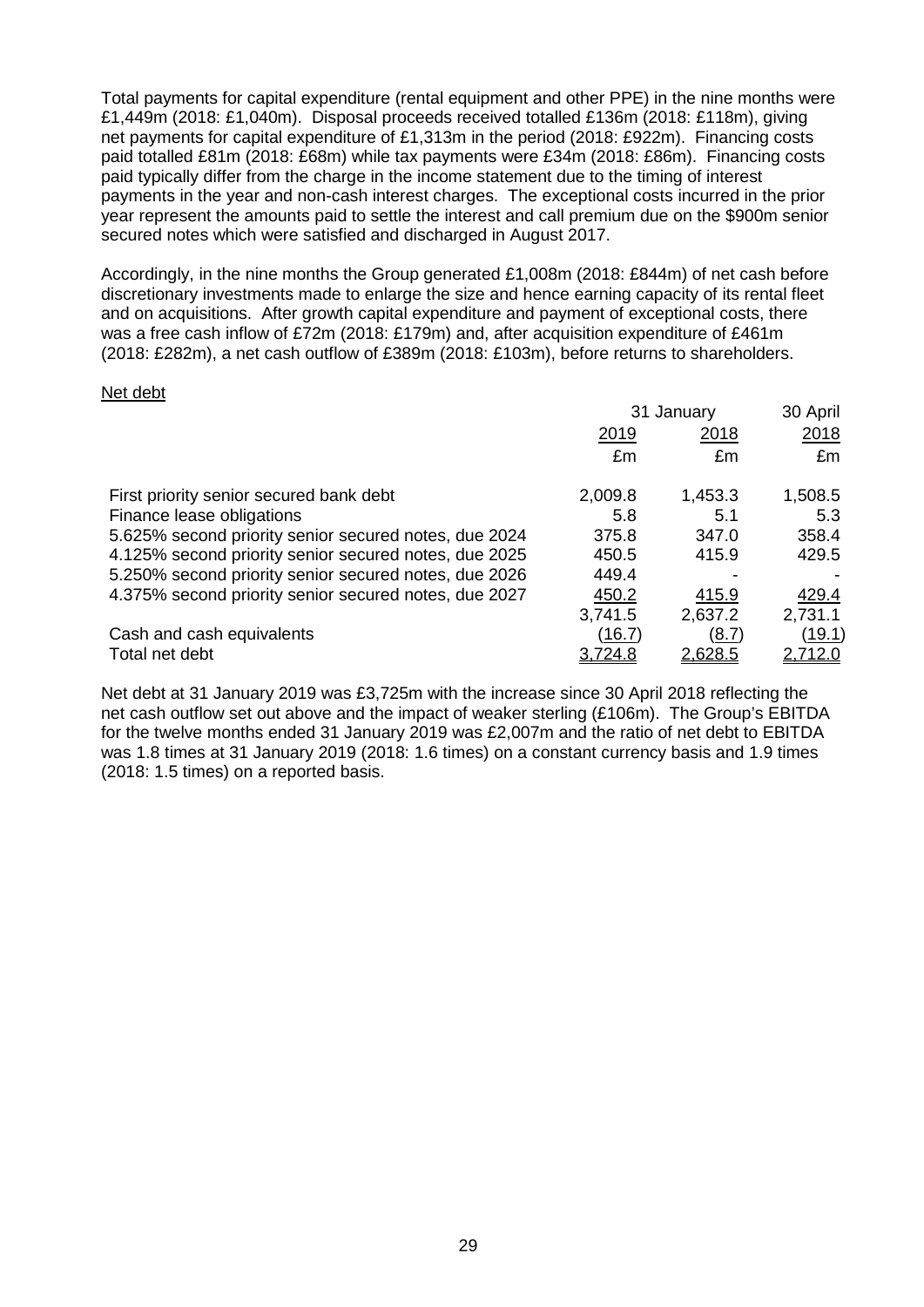### **Principal risks and uncertainties**

Risks and uncertainties in achieving the Group's objectives for the remainder of the financial year, together with assumptions, estimates, judgements and critical accounting policies used in preparing financial information remain broadly unchanged from those detailed in the 2018 Annual Report and Accounts.

The principal risks and uncertainties facing the Group are:

- economic conditions;
- competition;
- financing;
- business continuity;
- people;
- health and safety;
- environmental; and
- laws and regulations.

Further details, including actions taken to mitigate these risks, are provided within the 2018 Annual Report and Accounts on pages 38 to 41.

Our business is subject to significant fluctuations in performance from quarter to quarter as a result of seasonal effects. Commercial construction activity tends to increase in the summer and during extended periods of mild weather and to decrease in the winter and during extended periods of inclement weather. Furthermore, due to the incidence of public holidays in the US, Canada and the UK, there are more billing days in the first half of our financial year than the second half leading to our revenue normally being higher in the first half. On a quarterly basis, the second quarter is typically our strongest quarter, followed by the first and then the third and fourth quarters.

In addition, the current trading and outlook section of the interim statement provides commentary on market and economic conditions for the remainder of the year.

Fluctuations in the value of the US dollar with respect to the pound sterling have had, and may continue to have, a significant impact on our financial condition and results of operations as reported in pounds due to the majority of our assets, liabilities, revenues and costs being denominated in US dollars. The Group has arranged its financing such that, at 31 January 2019, 88% of its debt was denominated in US (and Canadian) dollars so that there is a natural partial offset between its dollar-denominated net assets and earnings and its dollar-denominated debt and interest expense. At 31 January 2019, dollar-denominated debt represented approximately 57% of the value of dollar-denominated net assets (other than debt). Based on the current currency mix of our profits and on dollar debt levels, interest and exchange rates at 31 January 2019, a 1% change in the US dollar exchange rate would impact underlying pre-tax profit by approximately £10m.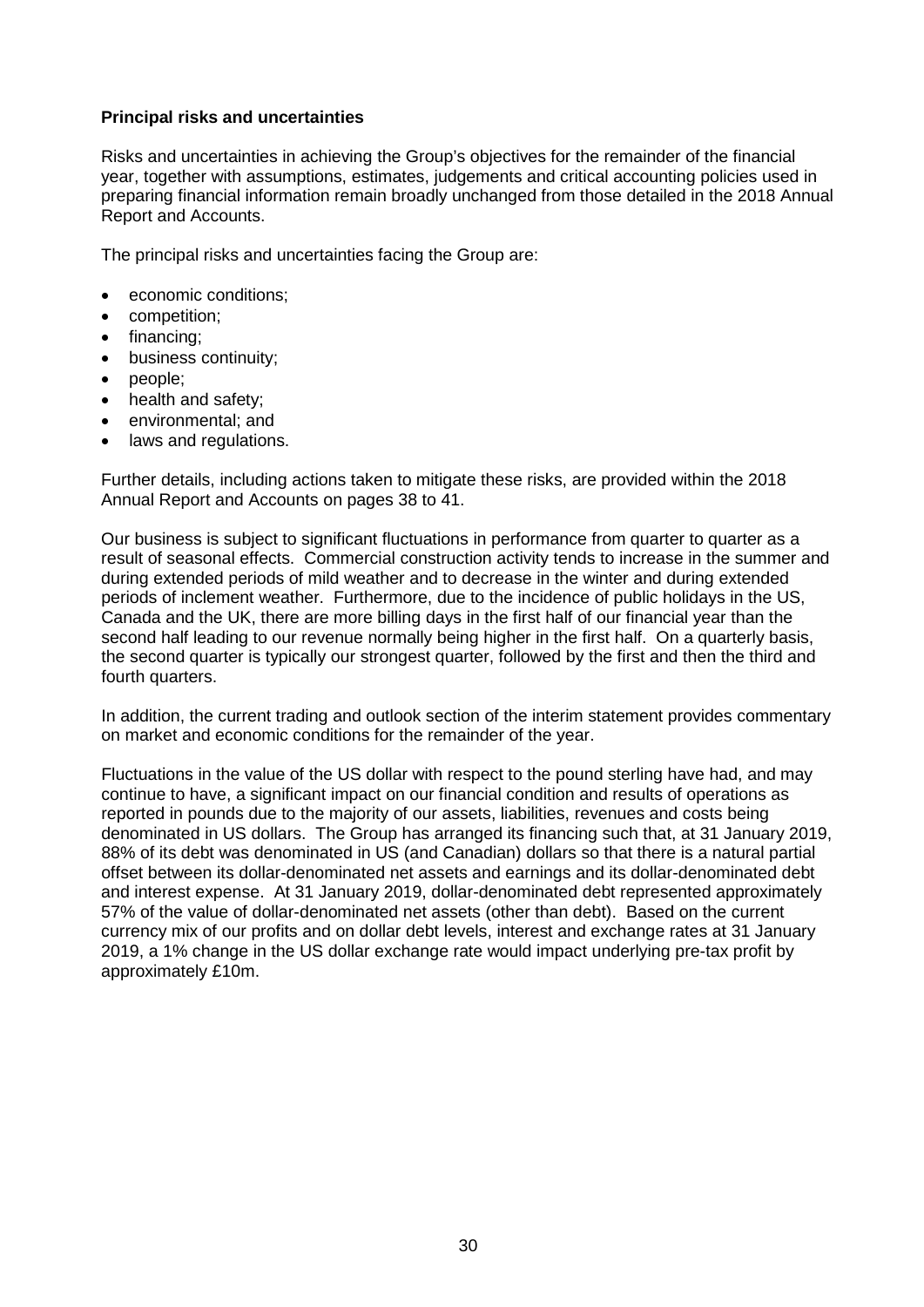# **OPERATING STATISTICS**

|                  | Number of rental stores |      |          | Staff numbers |            |            |
|------------------|-------------------------|------|----------|---------------|------------|------------|
|                  | 31 January              |      | 30 April |               | 31 January |            |
|                  | 2019                    | 2018 | 2018     | 2019          | 2018       | 2018       |
| Sunbelt US       | 744                     | 648  | 658      | 12,635        | 11,463     | 11,722     |
| A-Plant          | 197                     | 185  | 187      | 3,778         | 3,623      | 3,571      |
| Sunbelt Canada   | 67                      | 53   | 54       | 932           | 707        | 688        |
| Corporate office |                         |      |          | 15            | 16         | <u> 15</u> |
| Group            | 1,008                   | 886  | 899      | 17,360        | 15,809     | 15,996     |

Sunbelt US's rental store number includes 19 Sunbelt at Lowes stores at 31 January 2019 (2018: 23).